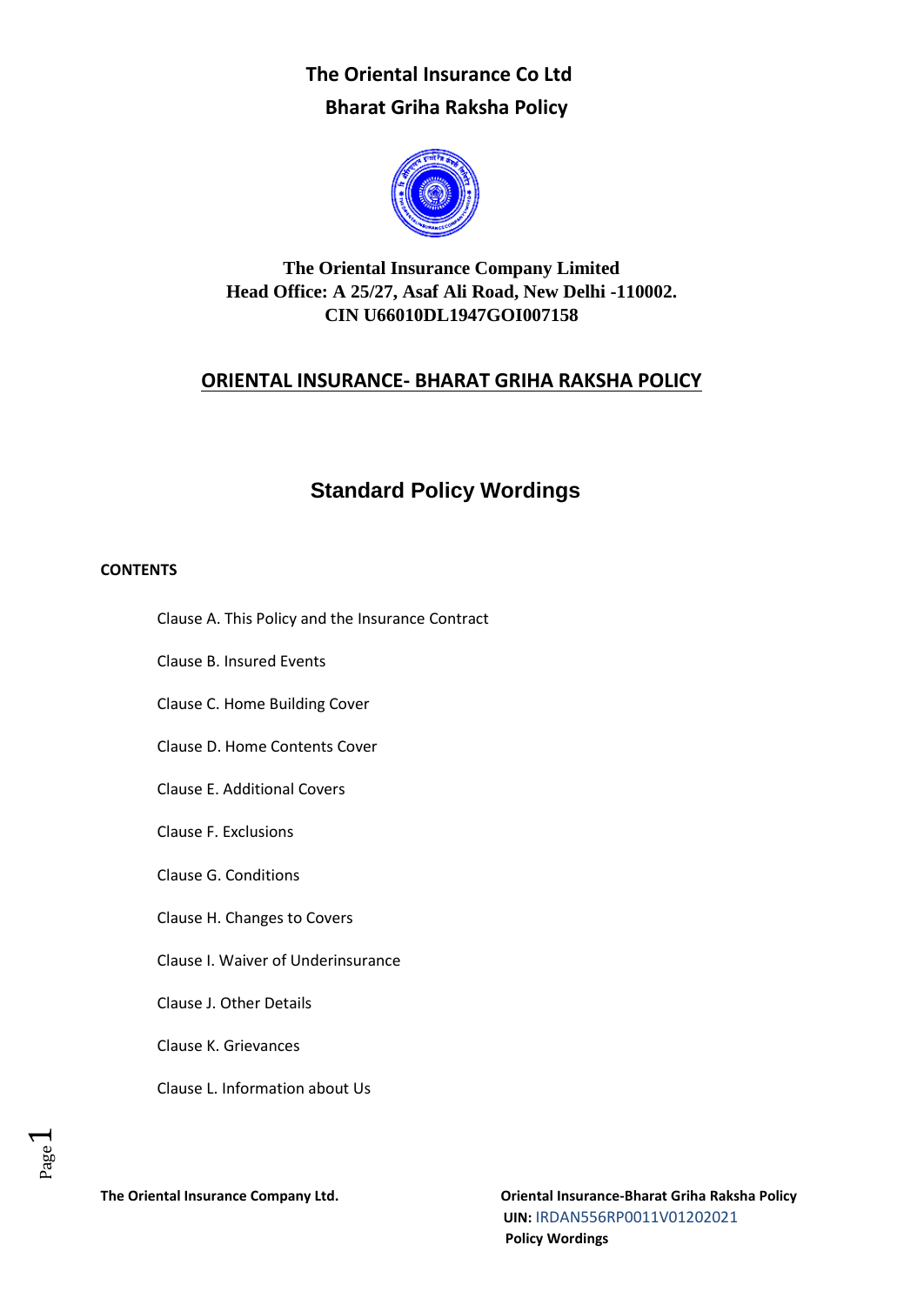You chose this **Bharat Griha Raksha** Policy and applied to Us for insurance covers of your choice. You paid Us the premium and gave Us information about Yourself, Your Home Building and Home Contents. Based on Your confirmation that this information is true and correct, and in return of accepting the Premium You have paid Us, We promise to provide You insurance as stated in this Policy Document and the Policy Schedule attached to it.

### **Clause A. This Policy and the Insurance Contract**

- **1. Your Policy:** This **Bharat Griha Raksha** Policy is a contract between You and Us as stated in the following:
	- a. This Policy document,
	- b. The Policy Schedule attached to this Policy document,
	- c. Any Endorsement attached to and forming part of this Policy document,
	- d. Any Add-on to this Policy that You may have purchased from Us,
	- e. The proposals and all declarations made by You or on Your behalf.

#### **2. To whom this Policy is issued and what it covers:**

- a. This Policy is issued to You and covers You and/or Your Home Building and/or Home Contents as mentioned in the Policy Schedule.
- b. If more than one person is insured under this Policy, each of You is a joint policyholder. Any notice or letter We give to any of You will be considered as given to all of You. Any request, statement, representation, claim or action of any one of You will bind all of You as if made by all of You.
- c. If You have mortgaged, pledged or hypothecated Your Home Building and/or Home Contents with a Bank, the Policy Schedule will show an 'Agreed Bank Clause' and the name of such Bank. The terms and conditions of this arrangement will be added to this Policy as an additional clause.
- **3. The Policy Schedule:** The Policy Schedule is an important document about your insurance cover. It contains:
	- a. Your personal details,
	- b. the Policy Period,
	- c. the description of Your Insured Property,
	- d. the total Sum Insured, the Sum Insured for each cover or item covered, and any limits and sub-limits,
	- e. the insurance covers You have purchased,
	- f. the premium You have paid for these insurance covers,
	- g. add-on covers opted by You,
	- h. Other important and relevant aspects and information.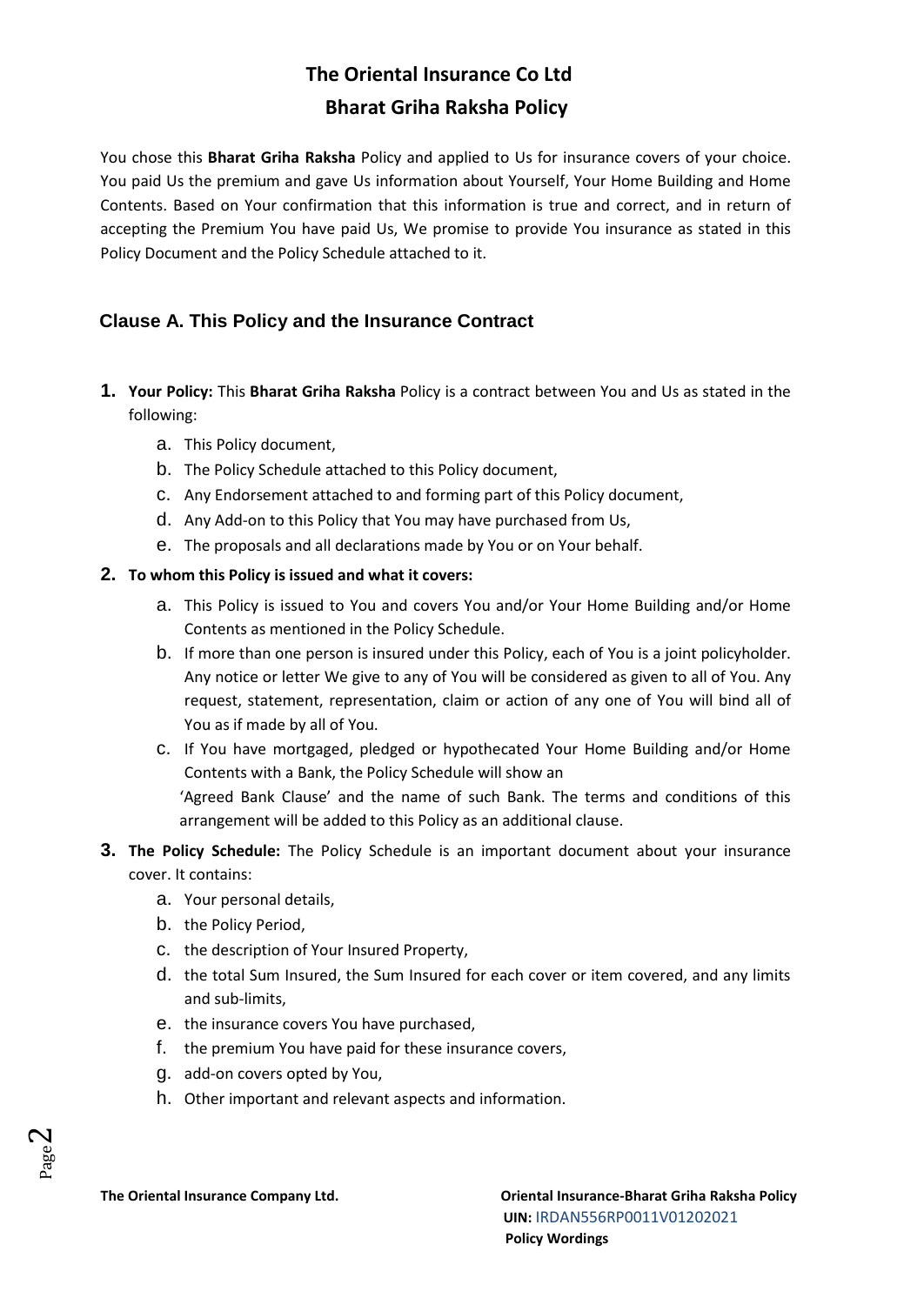**4. Special meaning of certain words:** Words stated in the table below have a special meaning throughout this Policy, the Policy Schedule and Endorsements.

These words with special meaning are stated in the Policy with the first letter in capitals.

| Word /s              | <b>Specific meaning</b>                                                                                                                                                                                                                                                                                                                                                                                                                                                                                                                                                                                                                                                              |  |
|----------------------|--------------------------------------------------------------------------------------------------------------------------------------------------------------------------------------------------------------------------------------------------------------------------------------------------------------------------------------------------------------------------------------------------------------------------------------------------------------------------------------------------------------------------------------------------------------------------------------------------------------------------------------------------------------------------------------|--|
| <b>Bank</b>          | A bank or any financial institution                                                                                                                                                                                                                                                                                                                                                                                                                                                                                                                                                                                                                                                  |  |
| <b>Carpet Area</b>   | 1. for the main building unit of Your Home, it is the net usable<br>floor area, excluding the area covered by the external walls,<br>areas under services shafts, exclusive balcony or verandah<br>area and exclusive open terrace area, but including the area<br>covered by the internal partition walls of the residential<br>unit;<br>2. for any enclosed structure on the same site, it is the net<br>usable floor area of such structure; and<br>3. for any balcony, verandah area, terrace area, parking area,<br>or any enclosed structure that is part of Your Home, it is<br>25% of its net usable floor area.                                                             |  |
| Commencement<br>Date | It is the date and time from which the insurance cover under<br>this Policy begins. It is shown in the Policy Schedule.                                                                                                                                                                                                                                                                                                                                                                                                                                                                                                                                                              |  |
| Cost of              | The amount required to construct Your Home Building at the                                                                                                                                                                                                                                                                                                                                                                                                                                                                                                                                                                                                                           |  |
| <b>Construction</b>  | Commencement Date.<br>This amount is calculated as follows:<br>For residential structure of Your Home including<br>а.<br><b>Fittings and Fixtures:</b><br>Carpet Area of the structure in square metres X Rate of Cost of<br>Construction at the Commencement Date. The Rate of Cost of<br>Construction is the prevailing rate of cost of construction of<br>Your Home Building at the Commencement Date as declared by<br>You and accepted by Us and shown in the Policy schedule.<br>b.<br>For additional structures: the amount that is based on<br>of Cost of Construction<br>the<br>prevailing<br>rate<br>at<br>the<br>Commencement Date as declared by You and accepted by Us. |  |
| <b>Endorsement</b>   | A written amendment to the Policy that We make (additions,<br>deletions, modifications, exclusions or conditions of an<br>insurance Policy) which may change the terms or scope of the<br>original policy.                                                                                                                                                                                                                                                                                                                                                                                                                                                                           |  |
| <b>Home Contents</b> | Those articles or things in Your Home that are not permanently<br>attached or fixed to the structure of Your<br>Home. Home Contents may consist of General Contents and/or<br>Valuable Contents.                                                                                                                                                                                                                                                                                                                                                                                                                                                                                     |  |

Page ო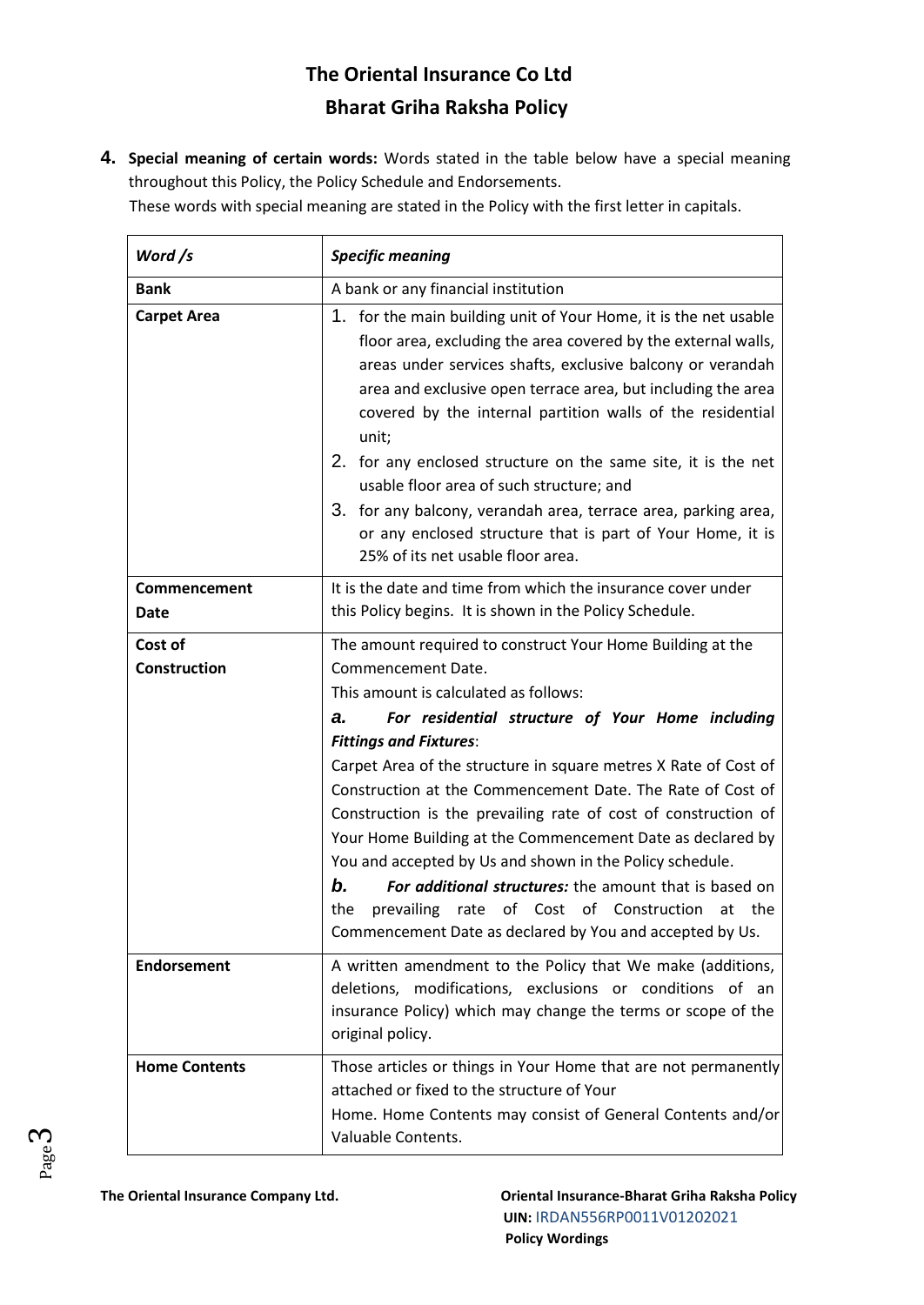| Word /s                       | <b>Specific meaning</b>                                                                                                                                                                                                                                                                                                                 |  |
|-------------------------------|-----------------------------------------------------------------------------------------------------------------------------------------------------------------------------------------------------------------------------------------------------------------------------------------------------------------------------------------|--|
| <b>General Contents</b>       | General Contents are all the contents of household use in Your<br>Home, e.g., furniture, electronic items and goods, antennae,<br>solar panels, water storage equipment, kitchen equipment,<br>electrical equipment (including those fitted on walls), clothing<br>and apparel and items of similar nature.                             |  |
| <b>Valuable Contents</b>      | Valuable Contents of Your Home consist of items such as<br>jewellery, silverware, paintings, works of art, antique items,<br>curios and items of similar nature.                                                                                                                                                                        |  |
| <b>Insured</b>                | The Person/s who has/have purchased Insurance Cover under<br>this Policy.                                                                                                                                                                                                                                                               |  |
| <b>Insured Property</b>       | Your Home Building and Home Contents, or any item of<br>property covered by this Policy.                                                                                                                                                                                                                                                |  |
| Kutcha<br><b>Construction</b> | walls<br>and/or<br>roofs<br>of<br>Building(s)<br>having<br>wooden<br>and/or<br>planks/thatched leaves<br>grass/hay<br>of<br>any<br>kind/bamboo/plastic cloth/asphalt/canvas/tarpaulin and the<br>like.                                                                                                                                  |  |
| <b>Policy Period</b>          | Policy period means the period commencing from the effective<br>date and time as shown in the Policy Schedule and terminating<br>at Midnight on the expiry date as shown in the Policy Schedule<br>or on the termination of or the cancellation of insurance as<br>provided for in Clause G (III) of this Policy, whichever is earlier. |  |
| <b>Policy Schedule</b>        | The document accompanying and forming part of the Policy<br>that gives Your details and of Your insurance cover, as<br>described in Clause A (3) of this Policy.                                                                                                                                                                        |  |
| Premium                       | The premium is the amount You pay Us for this insurance. The<br>Policy Schedule shows the amount of premium for the Policy<br>Period and all other taxes and levies.                                                                                                                                                                    |  |
| <b>PuccaConstruction</b>      | Construction other than Kutcha Construction.                                                                                                                                                                                                                                                                                            |  |
| <b>Spouse</b>                 | Your wife or husband.                                                                                                                                                                                                                                                                                                                   |  |
| <b>Sum Insured</b>            | The amount shown as Sum Insured in the Policy Schedule and as<br>described in Clause C (4) and Clause D (2) of this Policy. It<br>represents Our maximum liability for each cover or part of cover<br>and for each loss.                                                                                                                |  |
| <b>Total Loss</b>             | A situation where the Insured Property or item is completely<br>destroyed, lost or damaged beyond                                                                                                                                                                                                                                       |  |
| We, Us, Our, Insurer          | The Oriental Insurance Company that has provided Insurance<br>Cover under this Policy; of the Company.                                                                                                                                                                                                                                  |  |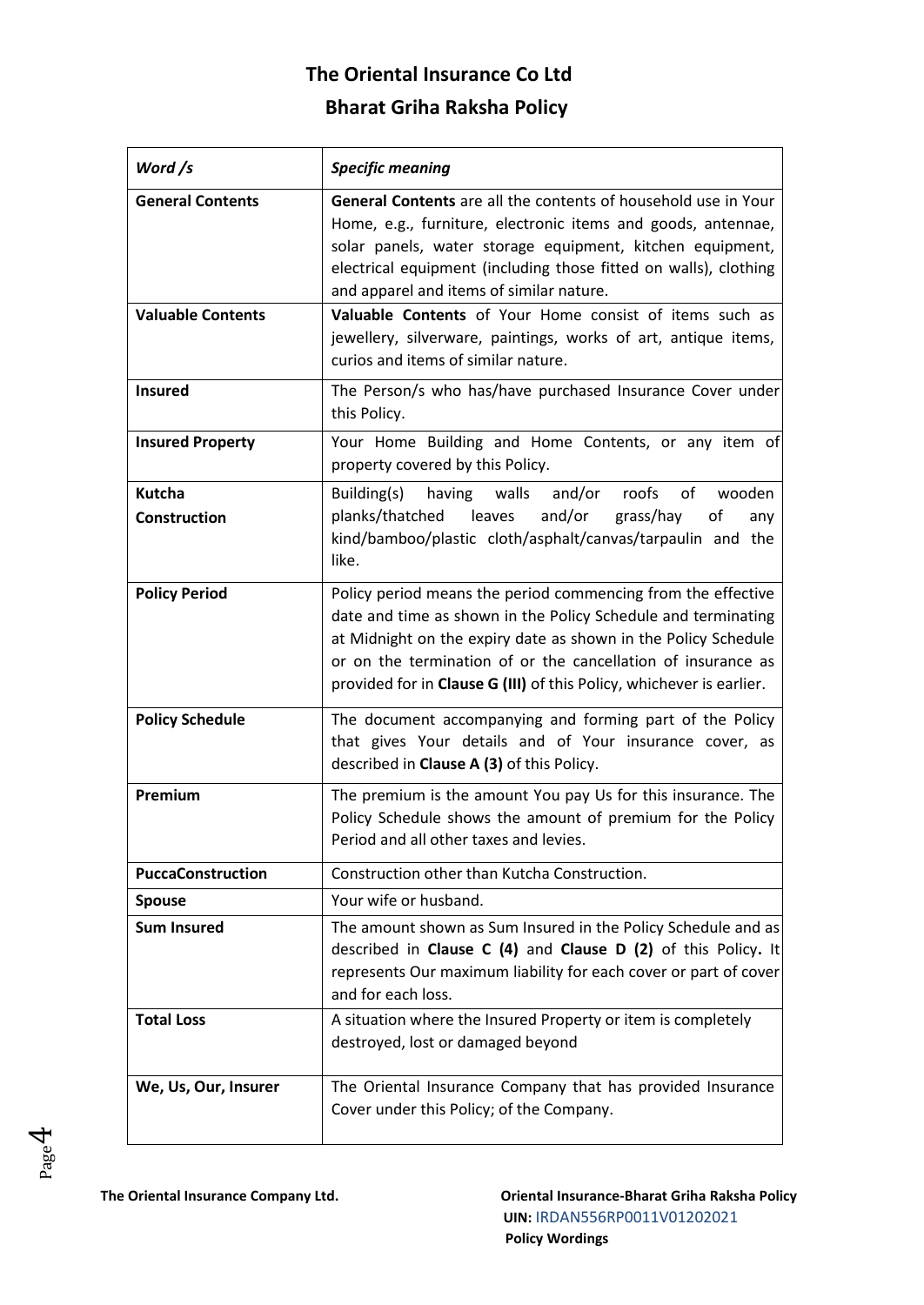| You, Your, Insured | The Insured Person/s who has/have purchased Insurance Cover<br>under this Policy; of such Insured Person/s. |
|--------------------|-------------------------------------------------------------------------------------------------------------|
| <b>Your Home</b>   | Your Home Building is a building consisting of a residential unit,                                          |
| <b>Building</b>    | having an enclosed structure and a roof, basement (if any) and                                              |
|                    | used as a dwelling place described in detail as per Clause C (2)<br>of this Policy.                         |

### **Clause B. Insured Events**

We give insurance cover for physical loss or damage, or destruction caused to Insured Property by the following unforeseen events occurring during the Policy Period.

The events covered are given in Column A and those not covered in respect of these events are given in Column B.

|    | <b>Column A</b>                                                                                                               | <b>Column B</b>                                                            |
|----|-------------------------------------------------------------------------------------------------------------------------------|----------------------------------------------------------------------------|
|    | We cover physical loss or damage, or We do not cover any loss or damage, or<br>destruction<br>caused to<br>the<br>Property by | Insured destruction caused to<br>the Insured<br>Property                   |
| 1. | Fire                                                                                                                          | caused by burning of Insured Property by<br>order of any Public Authority. |
| 2. | Explosion or Implosion                                                                                                        |                                                                            |
| 3. | Lightning                                                                                                                     |                                                                            |
| 4. | Earthquake, volcanic eruption, or other -<br>convulsions of nature                                                            |                                                                            |
| 5. | Storm, Cyclone, Typhoon, Tempest,<br>Hurricane, Tornado, Tsunami, Flood and<br>Inundation                                     |                                                                            |

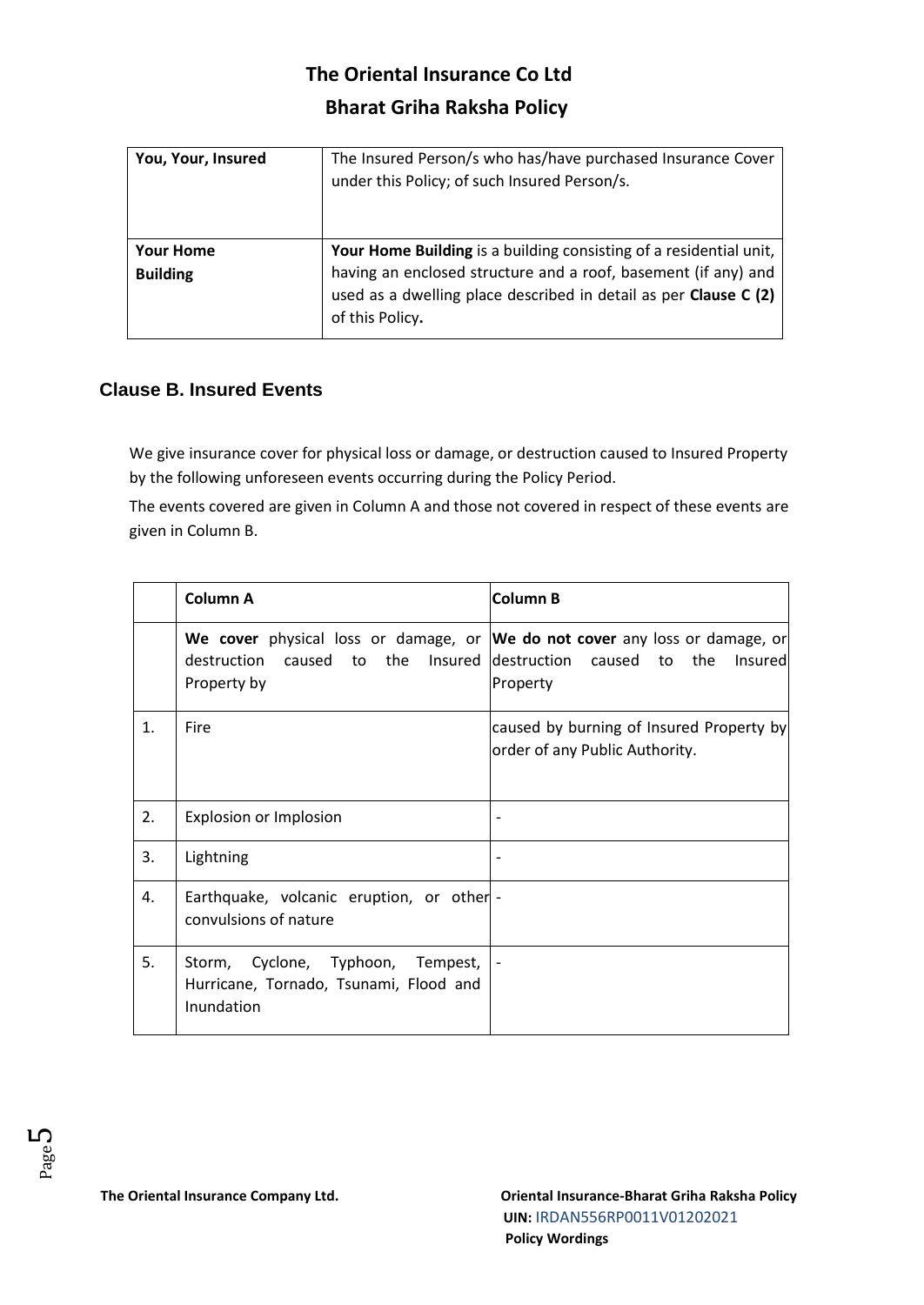|     | Column A                                                                                                                                                                     | <b>Column B</b>                                                                                                                                                                                                                                                                                                                                                |
|-----|------------------------------------------------------------------------------------------------------------------------------------------------------------------------------|----------------------------------------------------------------------------------------------------------------------------------------------------------------------------------------------------------------------------------------------------------------------------------------------------------------------------------------------------------------|
|     | We cover physical loss or damage, or We do not cover any loss or damage, or<br>destruction<br>the<br>Insured<br>caused to<br>Property by                                     | destruction<br>caused<br>to<br>the<br><b>Insured</b><br>Property                                                                                                                                                                                                                                                                                               |
| 6.  | Subsidence of the land on which Yourcaused by<br>Home Building stands,<br>Landslide, Rockslide                                                                               | a. normal cracking, settlement or bedding<br>down of new structures,<br>b. the settlement or movement of made<br>up ground,<br>C. coastal or river erosion,<br>d. defective design or workmanship or<br>use of defective materials, or<br>e. Demolition, construction, structural<br>alterations or repair of any property,<br>or ground works or excavations. |
| 7.  | Bush fire, Forest fire, Jungle fire                                                                                                                                          |                                                                                                                                                                                                                                                                                                                                                                |
| 8.  | Impact damage of any kind, i.e., damage<br>caused by impact of, or collision caused by<br>any external physical object (e.g. vehicle,<br>falling trees, aircraft, wall etc.) | Caused by pressure waves caused by<br>aircraft or other aerial or space devices<br>travelling at sonic or supersonic speeds.                                                                                                                                                                                                                                   |
| 9.  | Missile testing operations                                                                                                                                                   |                                                                                                                                                                                                                                                                                                                                                                |
| 10. | Riot, Strikes, Malicious Damages                                                                                                                                             | caused by<br>a. temporary<br>permanent<br>or<br>confiscation,<br>dispossession,<br>commandeering,<br>requisition<br>or<br>destruction by order of<br>the<br>government or any lawful<br>authority,<br>or<br>b. temporaryor<br>permanent<br>dispossession of Your<br>Home<br>by<br>unlawful occupation by any person.                                           |

Page 6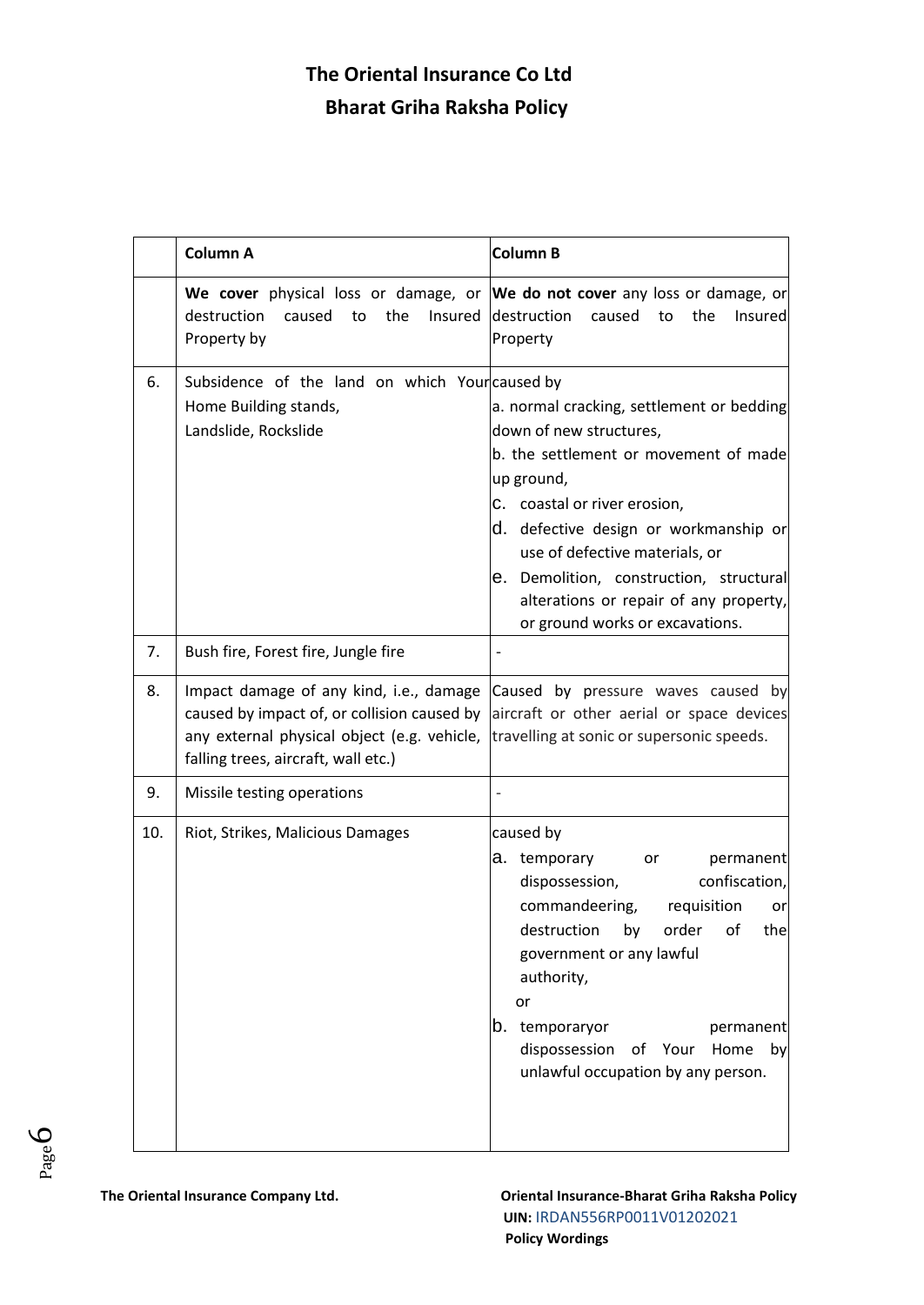|     | Column A                                                                                                            | <b>Column B</b>                                                                                                                                                                                                               |
|-----|---------------------------------------------------------------------------------------------------------------------|-------------------------------------------------------------------------------------------------------------------------------------------------------------------------------------------------------------------------------|
|     | We cover physical loss or damage, or<br>destruction caused to the Insured<br>Property by                            | We do not cover any loss or damage, or<br>destruction caused to the Insured<br>Property                                                                                                                                       |
| 11  | Acts of terrorism<br>(Coverage as per Terrorism Clause<br>attached)                                                 | Exclusions and Excess as per Terrorism<br>Clause attached.                                                                                                                                                                    |
| 12. | Bursting or overflowing of water tanks,<br>apparatus and pipes.                                                     |                                                                                                                                                                                                                               |
| 13. | Leakage from automatic sprinkler<br>installations.                                                                  | repairs or alterations in Your Home or<br>a.<br>the building in which<br>Your Home is located,<br>b. repairs, removal or extension of any<br>sprinkler installation, or<br>Defects in the construction known to<br>C.<br>you. |
| 14. | Theft within 7 (seven) days from the<br>occurrence of and proximately caused by<br>any of the above Insured Events. | if it is<br>a. of any article or thing outside<br>Your Home, or<br>b. of any article or thing attached from<br>the outside of the outer walls or the<br>roof of Your Home, unless securely<br>mounted.                        |

**Clause C: Home Building Cover** 

### **1. What We cover**

We cover physical loss or damage, or destruction of **Your Home Building** because of any Insured Event listed in **Clause B** of this Policy. We also cover architect's, surveyor's, consulting engineer's fees, cost of removing debris as specified under **Clause C (5) (f)** of this Policy. Further, We pay for Loss of rent and Rent for Alternative Accommodation, which will be paid to the extent declared by You and agreed by Us as specified under **Clause C (6)** of this Policy while Your Home Building is not fit for living following loss or damage due to an insured event.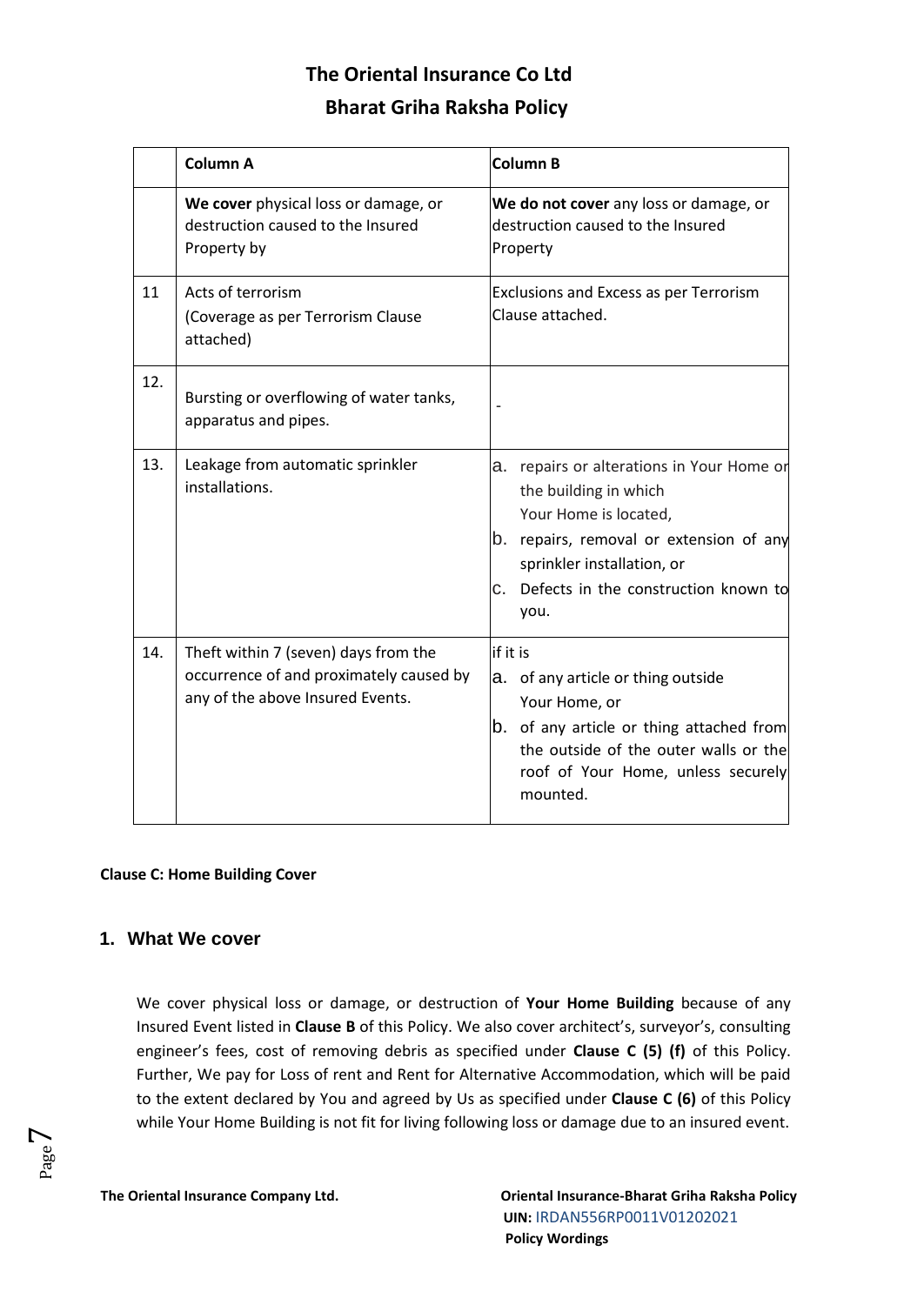## **2. Your Home Building**

a. **Your Home Building** is a building consisting of a residential unit, having an enclosed structure and a roof, basement (if any) and used as a dwelling place.

#### b. **Your Home Building includes**

- i. Fixtures and fittings permanently attached to the floor, walls or roof, like fixed sanitary fittings, electrical wiring and other permanent fittings.
- ii. the following 'additional structures' if they are on the same site, and are used as part of Your Home Building:
	- a) garage, domestic out-houses used for residence, parking spaces or areas, if any
	- b) compound walls, fences, gates, retaining walls and internal roads,
	- c) verandah or porch and the like,
	- d) septic tanks, bio-gas plants, fixed water storage units or tanks,
	- e) solar panels, wind turbines and air conditioning systems, central heating systems and the like, if not included in Home Contents Cover,
- iii. any other structure shown in the Policy Schedule.

c. Your Home Building does not include Contents of Your Home.

### **3. Use for residence**

- a. We will pay only if Your Home Building is used for the purpose of residence of Yourself and Your family, or of Your tenant, licensee or employee.
- b. We will not pay if
	- i. Your Home Building is used as a holiday home, or for lodging and boarding, or
	- ii. Your Home Building or any part of Your Home Building is used for purposes other than residential except where it is used both for Your residence and for the purposes of earning Your livelihood if You are self employed or You have shifted Your office to Your Home Building for a temporary period due to lockdown or closure of Your office ordered by a public authority.

### **4. Sum Insured**

- a. The Sum Insured for the Home Building Cover is the prevailing Cost of Construction of Your Home Building at the Commencement Date as declared by You and accepted by Us and will be the maximum amount payable in the event the Home Building is a Total Loss.
- b. If the Policy Period is more than one year, We will automatically increase Your Sum Insured during the Policy Period by 10% per annum on each anniversary of Your Policy without

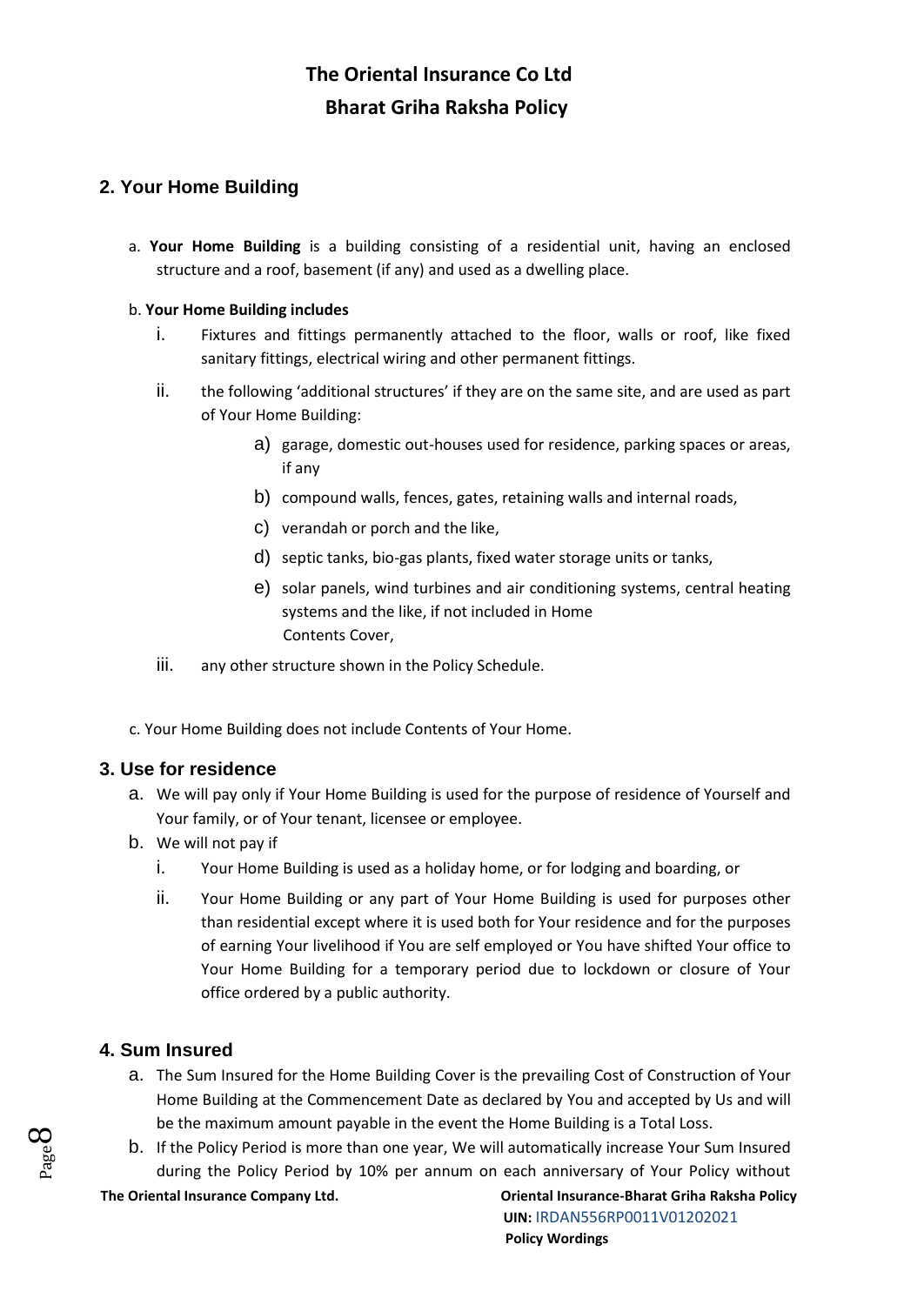additional premium for a maximum of 100% of the Sum Insured at the Policy Commencement Date.

- c. The Sum Insured will be automatically increased each day by an amount representing 1/365th of 10% of Sum Insured at the Policy Commencement Date for annual policies.
- d. Restoration of Sum Insured : Except as stated in **Clause G (III) (3) (b)** of this Policy, the insurance cover will at all times be maintained during the Policy Period to the full extent of the respective Sum Insured. This means that after We have paid for any loss, the policy shall be restored to the full original amount of Sum Insured. You must pay to Us proportionate premium for the unexpired Policy Period from the date of loss. We can also deduct this premium from the net claim that We must pay You.

### **5. What We pay**

- a. If You make a claim under the policy for damage to Your Home Building due to any of the insured perils, We reimburse the cost to repair it to a condition substantially the same as its condition at the time of damage. You must spend for repairs, and claim that amount from us.
- b. We will calculate the amount of claim on the basis of the actual Carpet Area subject to the Carpet Area not exceeding that declared by You in the Proposal Form and stated in the Policy Schedule.
- c. The maximum We will pay for all items together is the Sum Insured shown in the Policy Schedule for Home Building Cover. If the Policy Schedule shows any limit for any item, such limit is the maximum We will pay for that item.
- d. If Your Home Building is a Total Loss, We will pay You the Sum Insured of the Home Building.
- e. If only an additional structure is destroyed, We will pay You an amount equal to the Cost of Construction of the additional structure.
- f. In addition to what **Clause C (5) (c)** of this Policy provides for, We will pay You the following expenses:
	- i. up to 5% of the claim amount for reasonable fees of architect, surveyor, consulting engineer;
	- ii. up to 2 % of the claim amount for reasonable costs of removing debris from the site.
- **6. Loss of Rent and Rent for Alternative Accommodation:** In addition to what **Clause C (5) (c)** of this Policy provides for**,** We will pay the amount of rent You lose or alternative rent You pay while Your Home Building is not fit for living because of physical loss arising out of an Insured Event as follows:
	- a. If You are living in Your Home as a tenant, and You are required to pay higher rent for the alternative accommodation, We will pay the difference between the rent for alternative accommodation and the rent of Your Home Building.

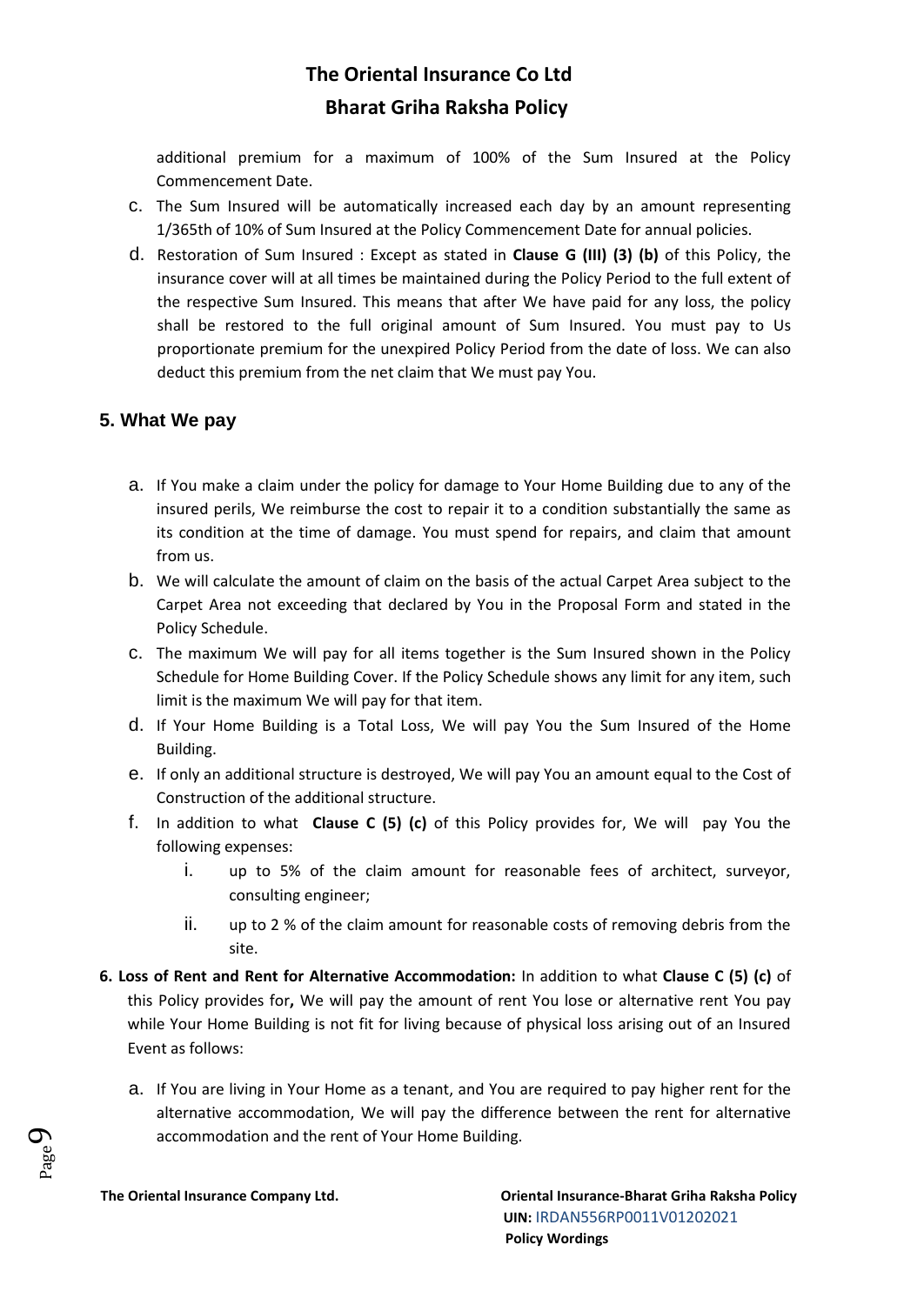- b. We will pay the loss under this cover for an accommodation that is not superior to Your Home Building in any way and in the same city as Your Home Building.
- c. The amount of lost rentshall be calculated as follows:

Sum Insured for Cover for Loss of Rent (as declared by You in the Proposal Form and specified by Us in the Policy Schedule) X Period necessary for repairs ÷ Loss of Rent Period opted for.

- d. This cover will be available for the reasonable time required to repair Your Home Building to make it fit for living. The maximum period of this cover is three years from the date Your Home Building becomes unfit for living. You must submit a certificate from an architect or the local authority to show that Your Home Building is not fit for living.
- e. Claim for loss of rent will be accepted only if We have accepted Your claim for loss for physical damage to Your Home under the Home Building Cover.

### **Clause D: Home Contents Cover**

#### **1. What We cover:**

We cover the physical loss or damage to or destruction of the **General Contents** of Your Home caused by an Insured Event as listed in **Clause B** of this Policy. **Valuable Contents** of Your Home are not covered under this Policy unless You have purchased the optional cover for the **Valuable Contents**.

#### **2. Sum Insured**:

- a. The Sum Insured for the Home Contents Cover is shown in the Policy Schedule and will be the maximum amount payable in the event the Home Contents are destroyed/lost completely.
- b. The policy has a built-in cover for the General Contents of Your home equal to 20% of the Sum Insured for Home Building Cover subject to a maximum of ₹10 Lakh (Rupees Ten Lakh) provided You have opted for both Home Building and Home Contents cover. If You choose to have a higher Sum Insured for Home Contents, You have to declare the Sum Insured in the Proposal Form and pay additional premium.
- c. If You have purchased only Home Contents Cover, You have to declare the Sum Insured for the General Contents in the Proposal Form.
- d. The Sum Insured You have chosen for General Contents must be enough to cover the cost of replacement of the General Contents.
- e. If You want to cover the Valuable Contents in Your Home, You must opt for the Optional Cover for Valuable Contents as given in **Clause E (1) (a)** of this Policy.
- f. Restoration of Sum Insured: Except as stated in **Clause G (III) (3) (b)** of this Clause below, the insurance cover will at all times be maintained during the Policy Period to the full extent of the respective Sum Insured. This means that after We have paid for any loss, the policy shall be restored to the full original amount of Sum Insured. You must pay to Us proportionate premium for the unexpired Policy Period from the date of loss. We can also deduct this premium from the net claim that We must pay you.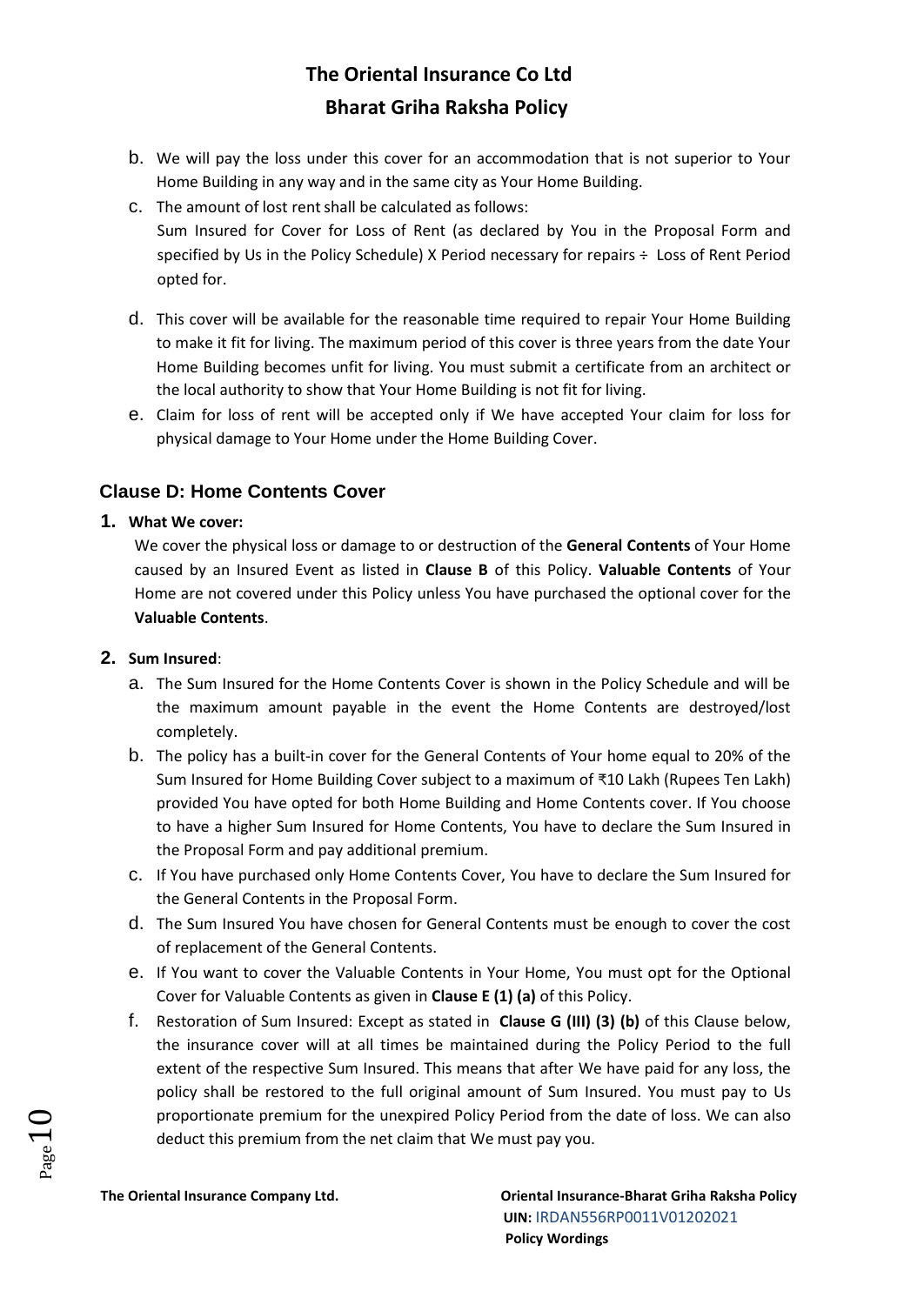### **3. What We pay**

- a. If the General Contents of Your Home are physically damaged by any Insured Event, We will at Our option,
	- i. reimburse to You the cost of repairs to a condition substantially the same as its condition at the time of damage, or
	- ii. pay You the cost of replacing that item with a same or similar item, or
	- iii. repair the damaged item to a condition substantially the same as its condition at the time of damage.
- b. The maximum We will pay for Home Contents is the Sum Insured shown in the Policy Schedule for Home Contents Cover. If the Policy Schedule shows any limit for any item, or category or groups of items, such limit is the maximum We will pay for that item.

### **Clause E: Additional Covers**

#### **1. Optional Covers:**

a. **Cover for Valuable Contents on Agreed Value Basis (under Home Contents cover):**

For Valuable Contents, a value may be agreed upon by You and Us based on a valuation certificate submitted by You and accepted by Us. However, We shall waive the requirement of valuation certificate if the Sum Insured opted for is up to ₹ 5 Lakh (Rupees Five Lakh) and Individual item value does not exceed ₹ 1 Lakh (Rupees One Lakh).

- i. If the Valuable Contents of Your Home are physically damaged by any Insured Event, We will pay the cost of repairing the item/s.
- ii. If the Valuable Contents of Your Home are a Total Loss We will pay the Sum Insured shown in the Policy Schedule for the Valuable item/s. If the Policy Schedule shows any limit for any item, or category or groups of items, such limit is the maximum We will pay for that item. Loss to only one item of a pair or set does not constitute loss or damage to the entire pair or set**.**

#### b. **Personal Accident Cover:**

In the event an insured peril that caused damages to Your Home Building and/or Home Contents also results in the unfortunate death of either You or Your spouse, We will pay compensation of ₹5,00,000 (Rupees Five Lakh) per person.

In the event of the unfortunate death of the insured, the Personal Accident cover shall continue for the spouse until expiry of the policy.

 $_{\rm Page}11$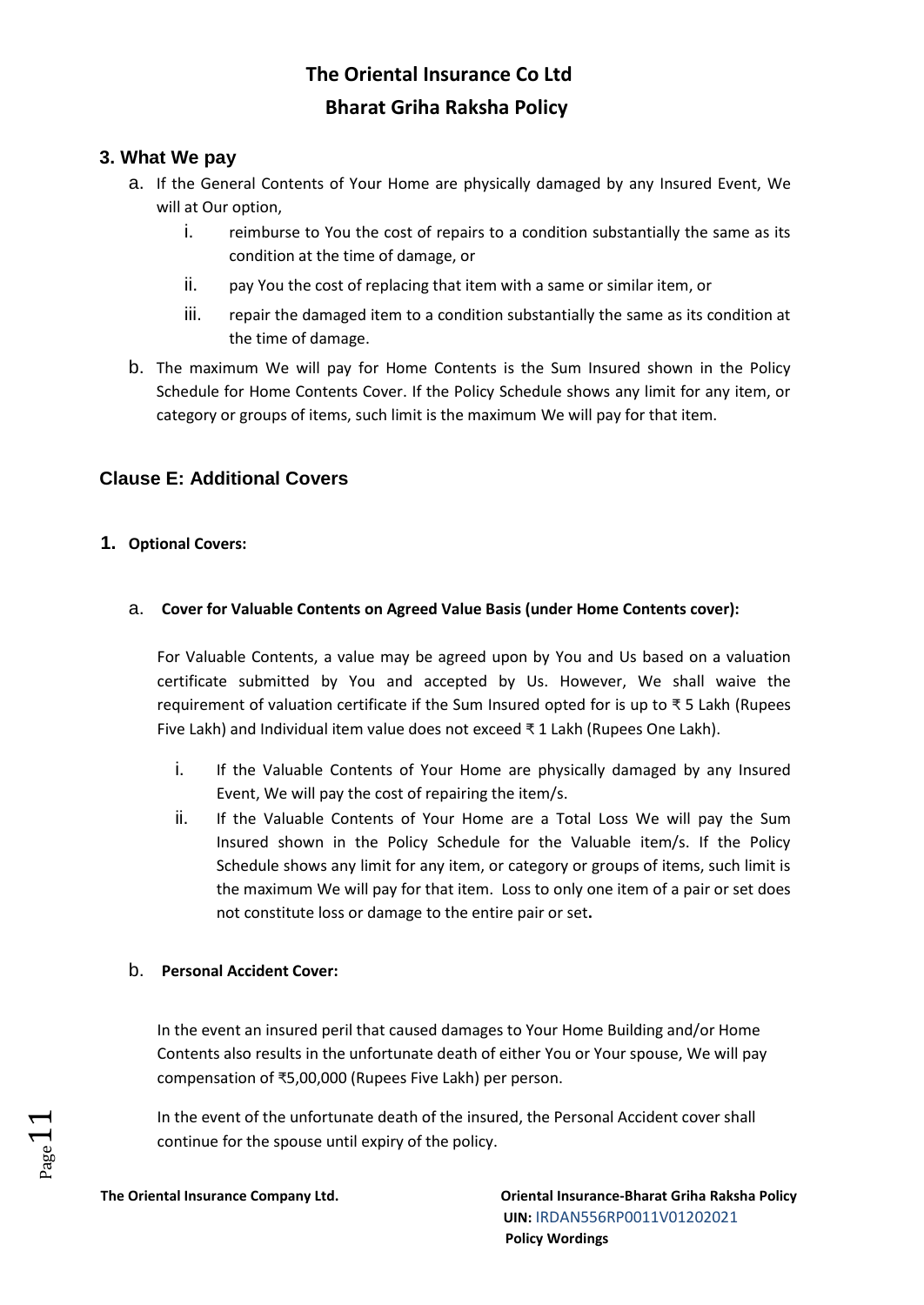#### **2. Add-ons:**

You can opt for an Add-on by choosing from the Add-ons, if any, offered by Us under this product and the ones that You have purchased will be mentioned in the Policy Schedule and the relevant clause/s and/or endorsements will be attached to this Policy.

### **Clause F. Exclusions (What We do not cover) for all covers under this policy**

We do not cover losses and expenses for any loss or damage or destruction of the Insured Property that is directly or indirectly as a result of or is caused by or arising from events, stated below:

- 1. Your deliberate, willful or intentional act or omission, or of anyone on your behalf, or with your connivance.
- 2. War, invasion, act of foreign enemy hostilities or war-like operations (whether war is declared or not), civil war, mutiny, civil commotion amounting to a popular rising, military rising, rebellion, revolution, insurrection or military or usurped power.
- 3. Ionising radiation or contamination by radioactivity from any nuclear fuel or from any nuclear waste from combustion of nuclear fuel, or the radioactive, toxic, explosive or other hazardous properties of any explosive nuclear assembly or nuclear component that is part of it.
- 4. Pollution or contamination, unless
	- i. the pollution or contamination itself has resulted from an Insured Event, or
	- ii. an Insured Event itself results from pollution or contamination.
- 5. Loss, damage or destruction to any electrical/electronic machine, apparatus, fixture, or fitting by over-running, excessive pressure, short circuiting, arcing, self heating or leakage of electricity from whatever cause (lightning included). This exclusion applies only to the particular machine so lost, damaged or destroyed.
- 6. Loss or damage to bullion or unset precious stones, manuscripts, plans, drawings, securities, obligations or documents of any kind, coins or paper money, cheques, vehicles, and explosive substances unless otherwise expressly stated in the policy.
- 7. Loss of any Insured Property which is missing or has been mislaid, or its disappearance cannot be linked to any single identifiable event.
- 8. Loss or damage to any Insured Property removed from Your Home to any other place.
- 9. Loss of earnings, loss by delay, loss of market or other consequential or indirect loss or damage of any kind or description whatsoever.
- 10.Any reduction in market value of any Insured Property after its repair or reinstatement.
- 11.Any addition, extension, or alteration to any structure of Your Home Building that increases its Carpet Area by more than 10% of the Carpet Area existing at the Commencement Date or on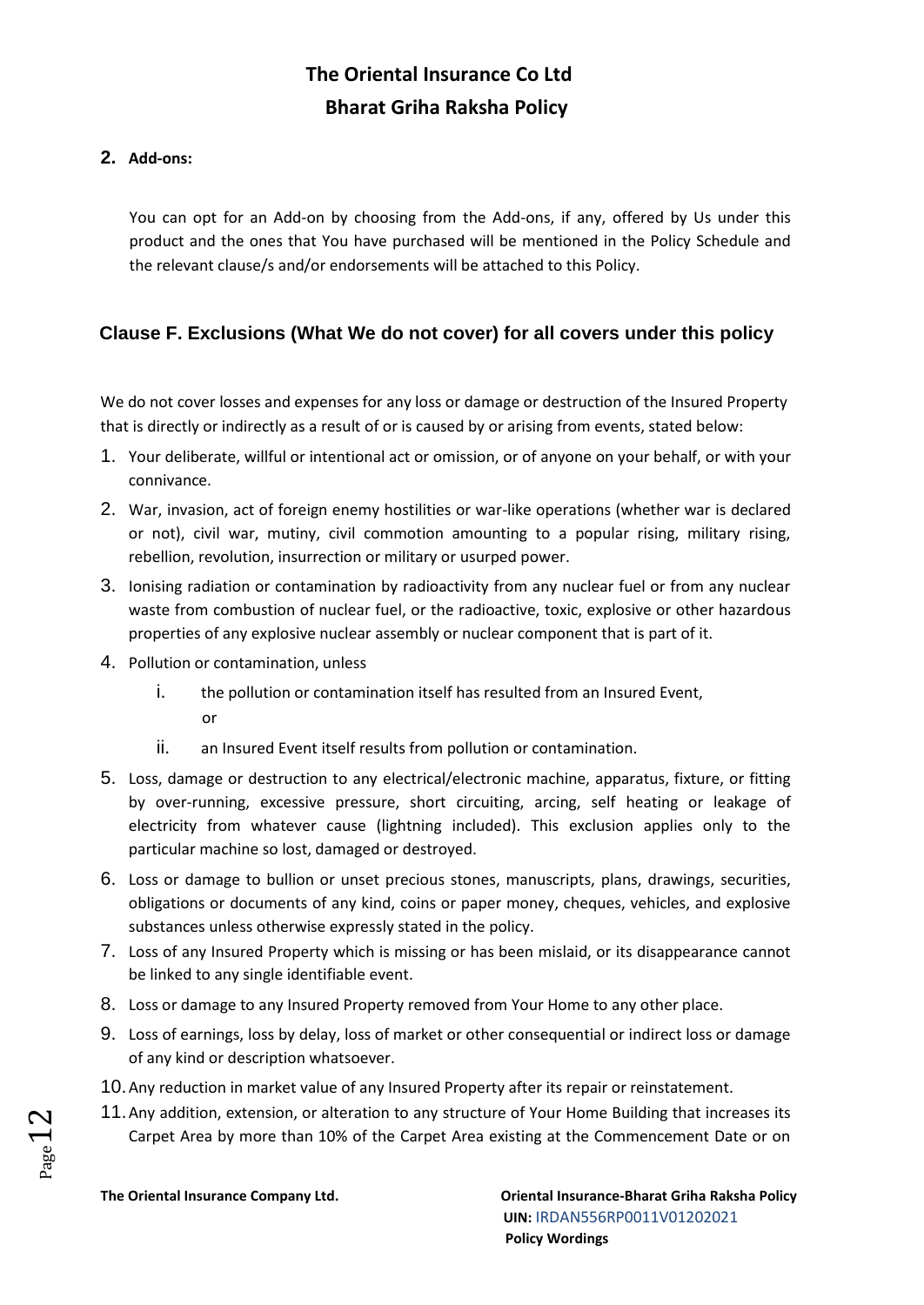the date of renewal of this Policy, unless You have paid additional premium and such addition, extension or alteration is added by Endorsement.

12.Costs, fees or expenses for preparing any claim.

## **Clause G. Conditions (I) Your Obligations**

#### **1. Make true and full disclosure in the proposal and related documents**

- a. You have a duty of disclosure to tell Us everything You know, or could reasonably be expected to know, that is relevant to Us for deciding whether to give You insurance cover and on what terms. You owe this duty to disclose such relevant material information even if We have not specifically asked for it. This duty extends to any information or declaration given by anyone else on Your behalf.
- b. We have agreed to give You insurance cover entirely on the basis of the information You, or anyone on Your behalf, have given Us in the proposal, statements and other declarations and documents (in writing or electronic) about Yourself, Your family, Your Home Building and Home Contents. The correct and complete information You give is the basis of Our contract with You. Our promise to pay is conditional upon the truth of these statements and on the assumption that You, or anyone on Your behalf, has not withheld any material information about Yourself, Your family, Your Home Building and Home Contents.

#### **2. Obligation to take care :**You must:

- a. keep Your Home Building and Home Contents in good condition and Well maintained, You must ensure that the structure of Your Home Building does not have any faults or defects that are visible and material that will aggravate loss or damage to the Home Building in the event an insured peril occurs.
- b. take care to prevent theft, loss or damage to Your Home Building and Home Contents, and
- c. ensure that unauthorized persons do not occupy Your Home Building.

### **3. Inform change in circumstances:** You must inform Us immediately if

- a. You change Your address,
- b. You make any addition, alteration, extension to the structure of Your Home Building,
- c. You let out Your Home Building, or Your Home Building will no longer be solely occupied by You,
- d. You change the use of Your Home Building.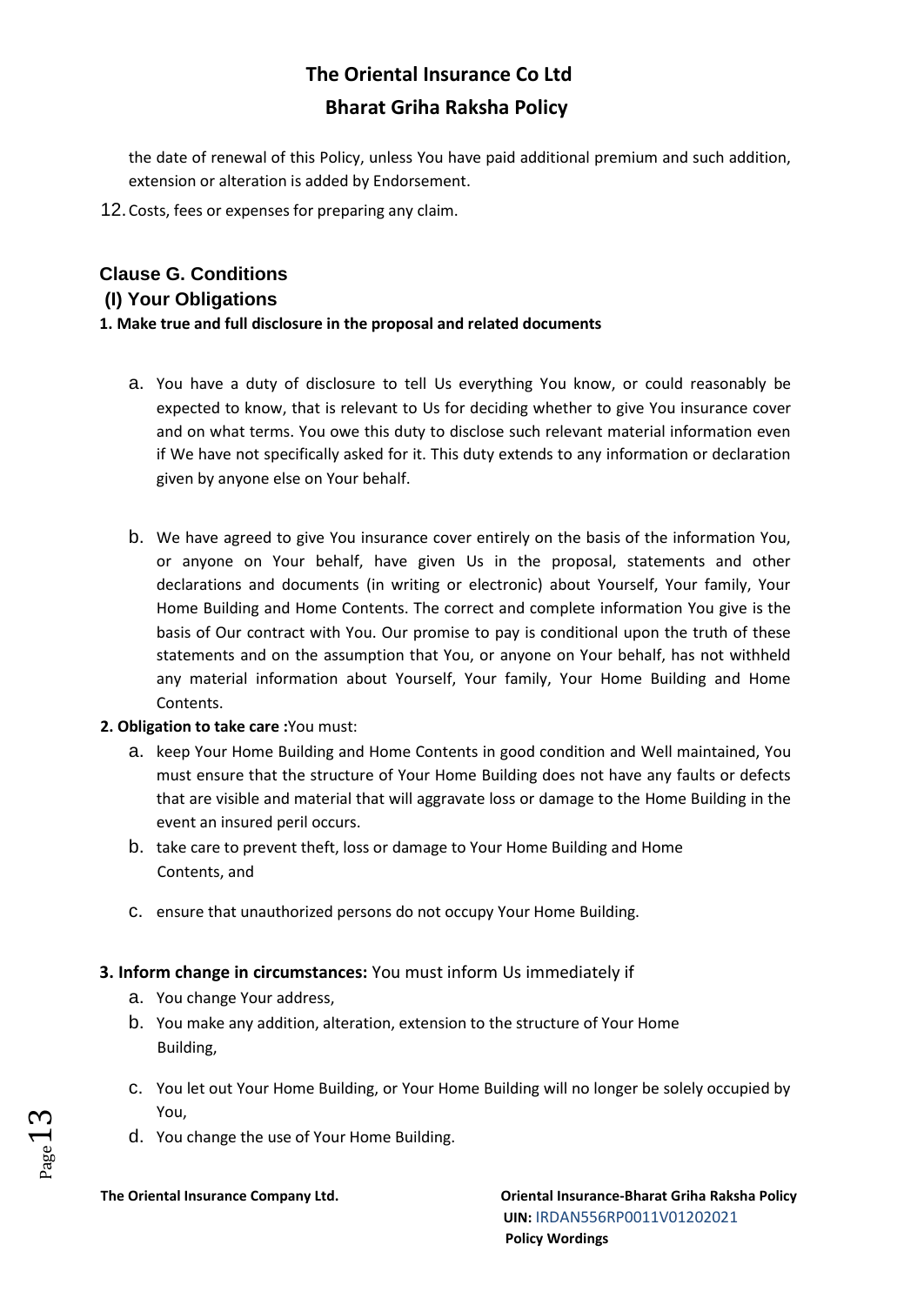- **4. Allow inspection and investigation of claim:** You must allow, and give full cooperation to the survey/investigation of your claim by Us. You must allow Us, and any surveyor, officer or other representative that We authorize, to inspect Your Home Building and Home Contents including the interior wherever necessary, take photographs and where required, permit the scientific testing and investigation of any insured article affected by the insured peril. You must answer all questions asked regarding your claim truthfully and completely, and submit all relevant documents that We will require.
- **5. Make true statements and full disclosure in the claim and related documents** You must also give true and full information in your claim and submit true documents. If You give any false information or document in the claim, or if You withhold any information or document (written or electronic), We have a right to refuse payment of your claim. We may also cancel your policy.

### **(II) Renewal of Policy**

- **1. End of Policy:** This Policy will expire at the end of the Policy Period.
- **2. Renewal is not automatic**, We may seek relevant information from You for the purpose of renewal. We can reject Your renewal only on grounds of misrepresentation, non-disclosure of material facts, fraud or non-co-operation on Your part.
- **3. Application for renewal:** If You wish to renew the Policy, You must apply for renewal before the end of the Policy Period and pay the required premium amount.

### **(III) Cancellation and Termination of Policy**

### **1. Cancellation by You at any Time**

- a. You can cancel this Policy at any time by giving Us notice in writing. The Policy will terminate when We receive Your notice.
- b. If You cancel the policy, We will refund premium as follows:
	- a. For Long Term Policy( More than 1 Year) Refund of premium may be allowed, after charging pro-rata premium for the time the policy period has been in force plus additional 15% thereof .

NB:1 In case policy period remaining is less than 15%of total policy period opted, No refund will be allowed .

NB:2 If the number years policy has run is in decimal it will be rounded off to next whole year for e,g 2.5 years would be treated as 3 years.

| age |  |
|-----|--|

For Annual Policy --

| Time for which Policy in force | Refund of premium      |
|--------------------------------|------------------------|
| Upto 15 Days                   | 90% of the Annual Rate |
| Upto 1 Month                   | 85% of the Annual Rate |
| Upto 2 Months                  | 70% of the Annual Rate |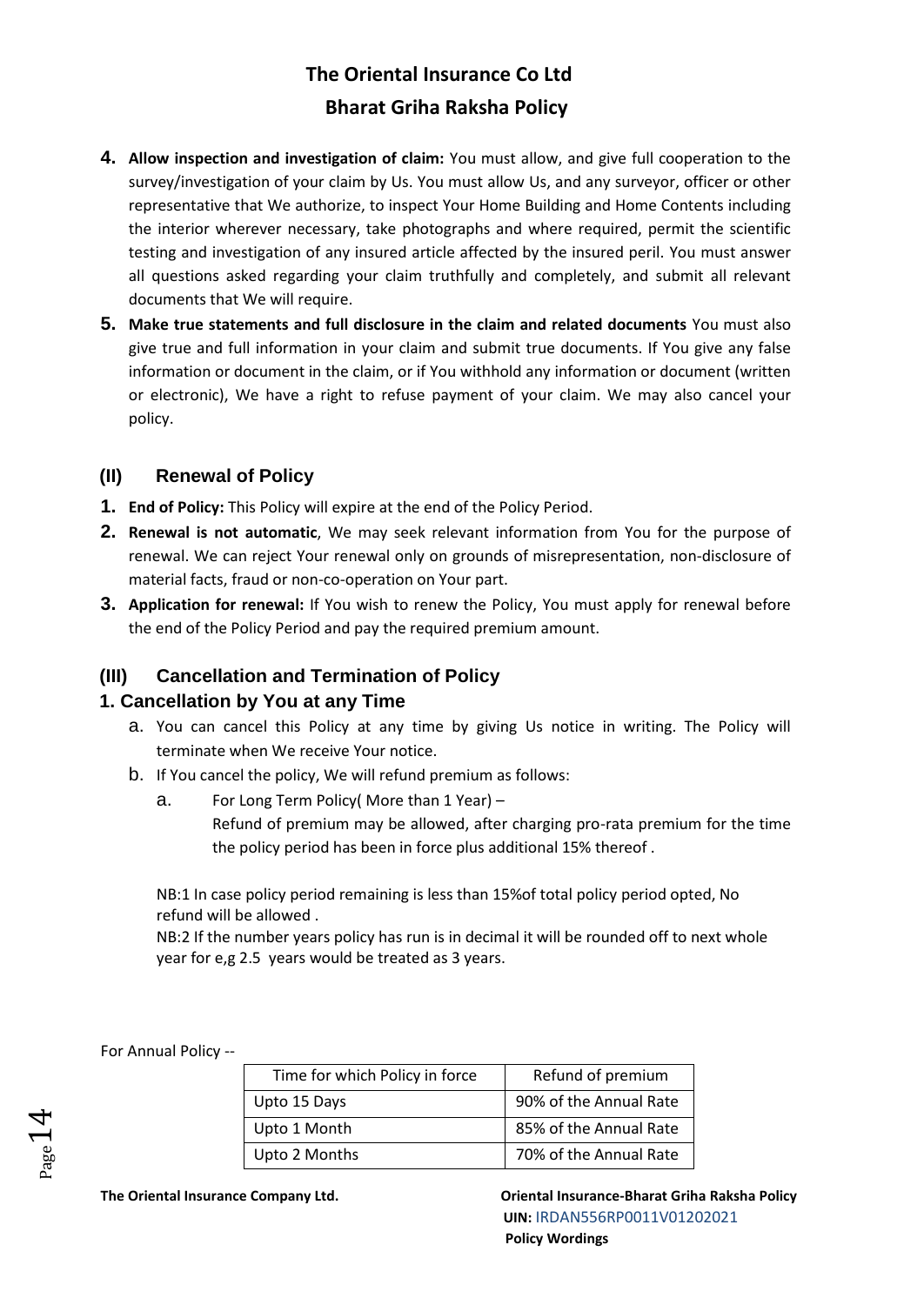| Upto 3 Months         | 60% of the Annual Rate |
|-----------------------|------------------------|
| Upto 4 Months         | 50% of the Annual Rate |
| Upto 5 Months         | 40% of the Annual Rate |
| Upto 6 Months         | 30% of the Annual Rate |
| Upto 7 Months         | 25% of the Annual Rate |
| Upto 8 Months         | 20% of the Annual Rate |
| Upto 9 Months         | 15% of the Annual Rate |
| Greater than 9 Months | Nil                    |

## **2. Cancellation by Us:**

- a. We will not cancel the Policy during the policy period except on the grounds of misrepresentation, non-disclosure of material facts, fraud or non-cooperation on Your part.
- b. In case of Total Loss of Your Home Building in a long term policy where You have decided not to reinstate Your Home Building in favour of a cash settlement of Your claim, We will cancel the policy for the remaining duration of the policy period. In such a case We shall refund the proportionate premium for the un-expired policy years after grossing up the premium paid by You towards long term discount, if any.

## **3. Automatic termination of the Policy**

This Policy will automatically end in the following cases:

a. **Destruction of Your Home Building**: This Policy will automatically end 7 (seven) days after Your Home Building collapses or is destroyed by reason other than any Insured Event. If a separable part of Your Home Building, or any additional structure falls down or is destroyed by reason other than any Insured Event, the covers will end for such part or additional structure.

You can apply within 7 (seven) days of such fall or destruction for continuing insurance cover. We may agree, but will not be bound, to continue the cover on the same rates, terms and conditions.

- b. **Exhaustion of Sum Insured:** If Your Home Building, or any additional structure, or any item of Home Contents, is lost, destroyed or stolen, or is a Total Loss, and We pay You the full Sum Insured for such item, the insurance cover for that item will automatically end unless the subject matter of insurance is reconstructed and the Sum Insured is reinstated by paying additional premium. If We pay the total Sum Insured for any claim, this Policy will end.
- c. **Change of use of Your Home Building or Home Contents:** The Policy will end
	- i. if You change the use of Your Home Building from personal residence to any other purpose, or
	- ii. if You use any item of Home Contents for use that is not personal.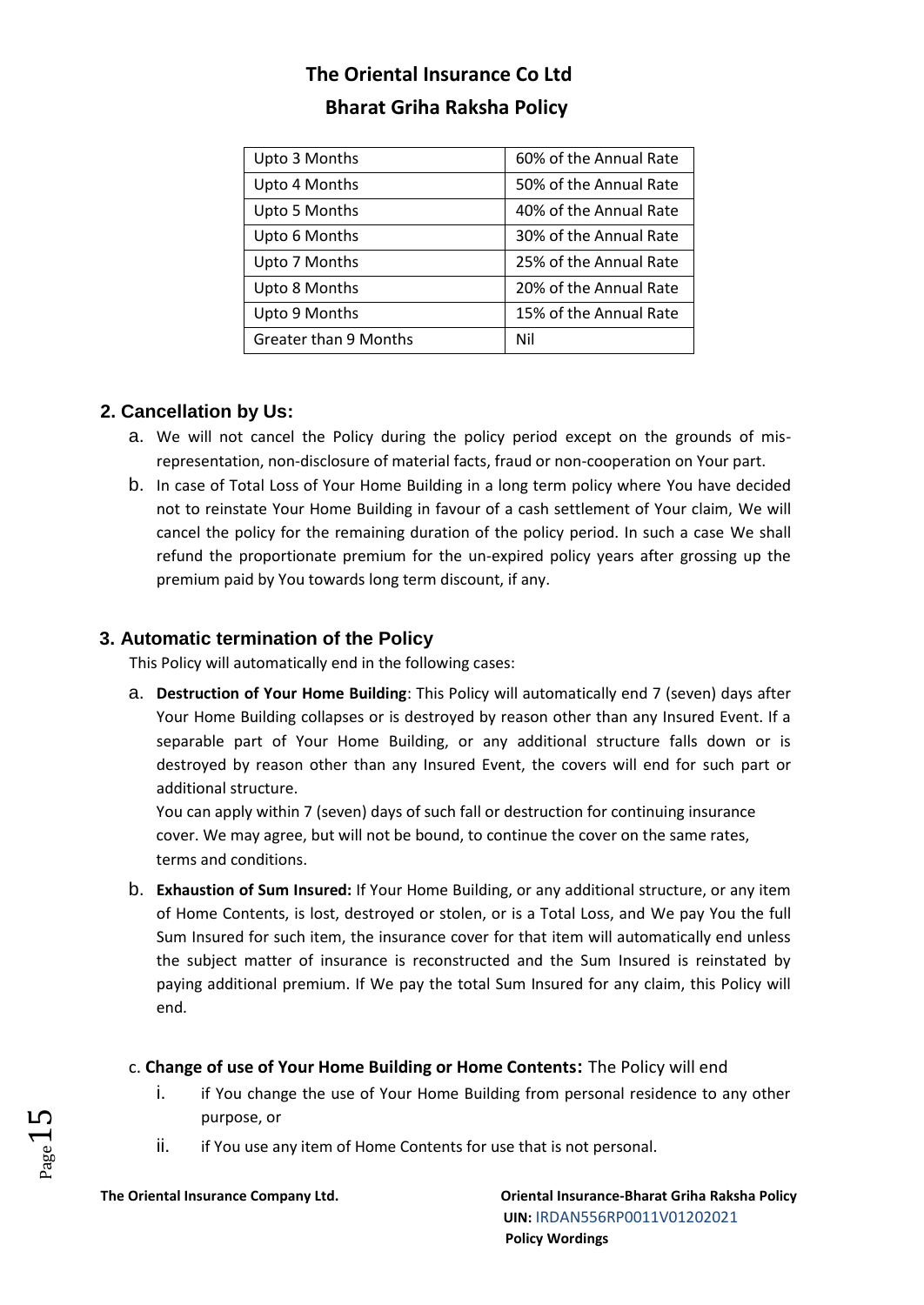d. **Sale of Your Home Building or Home Contents:** This Policy will end when You sell, surrender or release Your interest in Your Home Building and/or Home Contents, or Your interest in the Home Building and/or Home Contents comes to an end. The Policy will end to the extent any additional structure of Your Home Building or item of Home Contents if You sell, surrender or release Your interest in such additional structure or item of Home Content, or Your interest in these ends.

#### e. **Effect of death**

In the event of the unfortunate death of the Insured during the Policy Period, the Home Building Cover and the Home Contents Cover that You have purchased will continue for the benefit of Your legal representative/s during the Policy Period subject to all the terms and conditions of this Policy.

### **(IV) Claims Procedure**

If You suffer a loss because of an Insured Event, You must make a claim for Your financial loss at Your cost. The procedure for making a claim is given below. These include things that **You must do**, and that **You must not do**. It is important to comply with these to ensure that it does not prejudice Your claim in any manner.

#### **1. Immediate notice to Us**

- a. As soon as any physical loss or damage occurs to Your Home Building or Home Contents due to an Insured Event, You must immediately give notice to Us of the loss or damage. This is necessary for Us to survey/ investigate the loss or damage, as may be required.
- b. You can give notice to any of Our offices or call-centres.
- c. You must state in this notice
	- i. the Policy Number,
	- ii. Your name,
	- iii. details of report to the police that You made,
	- iv. details of report to any Authority
	- v. details of the Insured Event,
	- vi. a brief statement of the loss,
	- vii. particulars of any other insurance of Your

Home Building or any of Your Home Contents,

- viii. details of loss or damage under any Optional Cover or Add-ons,
- ix. submit photographs of loss or physical damage, wherever possible.

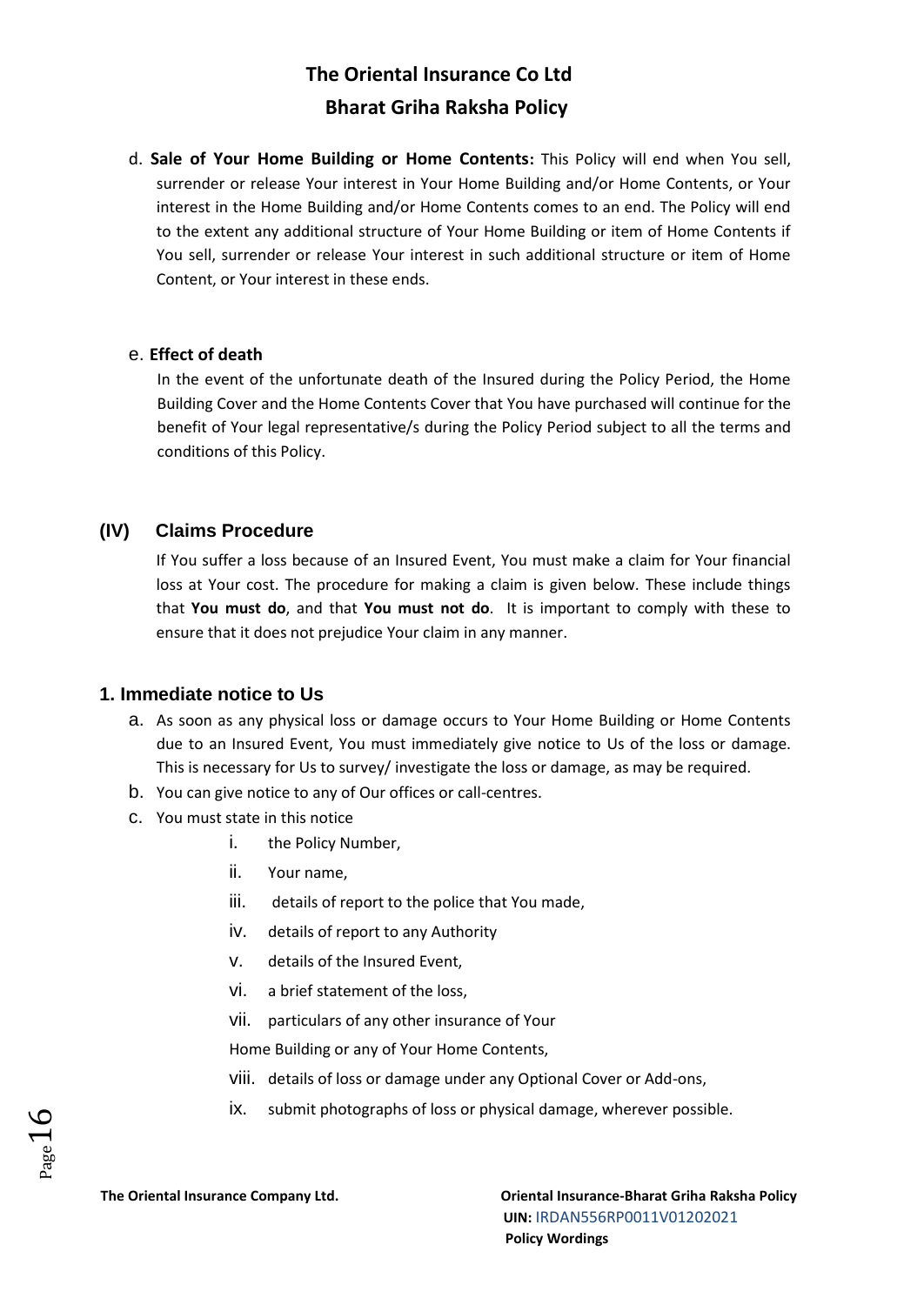#### **2. Steps to prevent loss and damage**

- a. You must take all reasonable steps to prevent further loss or damage to Your Home Building and Home Contents.
- b. Until We have inspected Your Home Building and Home Contents, and have given Our consent,
	- i. You must not sell, give away or dispose of any damaged items of any property for which You are making a claim;
	- ii. You must not wash or clean, or remove any damaged item or debris, except for any urgent necessity;
	- iii. You must not carry out repairs, unless such repairs are urgent and You cannot contact Us.

#### **3. Immediate notice to Authorities**

- a. As soon as any loss or damage occurs to the Insured Property, You must give immediate report to appropriate legal authorities. For example, You must report to the fire brigade of the local authority and the police if there is damage by fire/ explosion / implosion or lightning. In case of subsidence /landslide/rockslide, You must inform the District Administration. In the event of impact damage of any kind or Riot Strikes, Malicious damages and acts of terrorism, You must inform the police. If there is a theft within 7 (seven) days following an Insured Event You must inform the police.
- b. We may, but not necessarily, waive this condition if We are satisfied that by reason of extreme hardship it was not possible for You or any other person on Your behalf to give such report.

### **4. Submit claim**

- a. Claim form:
	- i. You must submit your claim in Our claim form at the earliest opportunity, but within 30 days from the date You first notice the loss or damage. The claim form is available in any of our branches, and on Our Web-site.
	- ii. You must state in Your claim the details of any other insurance policy that covers the damage or loss for which You have filed Your claim, whether You have purchased such other insurance, or someone else has purchased it for You.
- b. We shall not be liable for any loss or damage after the expiry of 12 months from the happening of the loss or damage unless the claim is the subject of pending action or arbitration. If We disclaim liability for a claim You have made and if the claim is not made a subject matter of a suit in a court of law within a period of 12 months from the date of disclaimer, the claim shall not be recoverable hereunder.

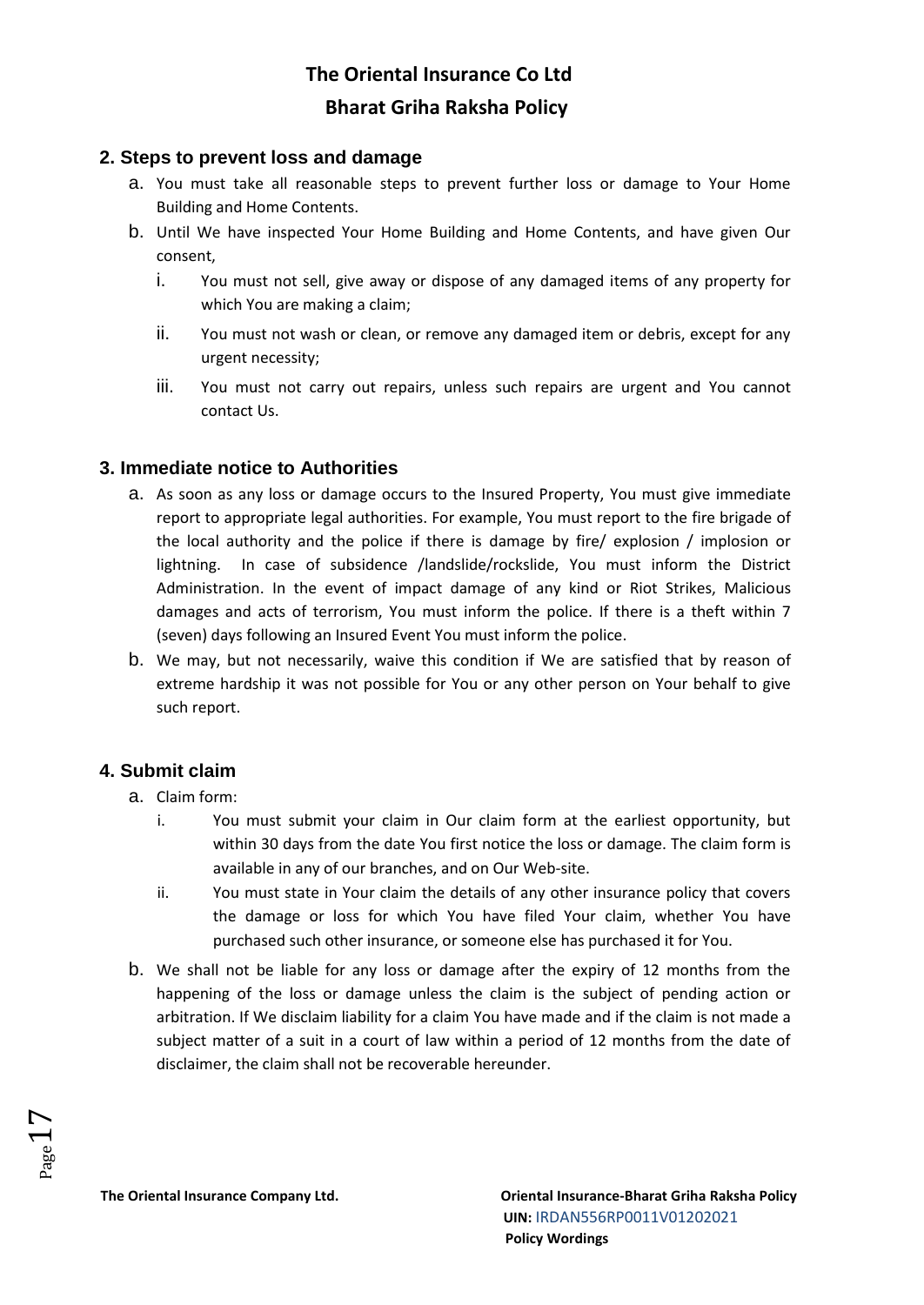### **5. Establish loss**

- a. You must prove that the Insured Event has occurred, and the extent of physical loss or damage You have suffered with full details.
- b. When We request,
	- i. You must support Your claim for Home Building and/or Home Contents with plans, specification books, vouchers, invoices pertaining to costs incurred by You for reconstruction/replacement/repairs.
	- ii. You must allow Us, Our officers, surveyors or representatives to inspect the loss or damage to Your Home Building and/or Home Contents, and to take measurements, samples, damaged items or parts, and photographs that are relevant.
	- iii. You must give Us authority to see the relevant records and get information about the Event and Your loss from the police or any other authority.
- c. For Optional Cover of Personal Accident, Death Certificate and Post Mortem report (wherever necessary) shall be submitted.

### **6. Fraudulent claim**

If You, or anyone on Your behalf, make a false or fraudulent claim , or support a claim with any false or fraudulent statement or documents:

- i. We will not pay,
- ii. We can cancel the Policy: in such a case, You will lose all benefits under this Policy and premium that You have paid, and

iii. We can also inform the police, and start legal proceedings against You.

### **7. Other insurance**

- a. If You have any other policy with Us or any other Insurance Company (taken by You or by anyone else for You) covering in whole or in part any claim that You have made under this Policy, You have a right to ask for settlement of Your claim under any of these policies.
- b. If You choose to claim under this Policy from Us, We will settle Your claim within the limits and the terms and conditions of this Policy.
- c. After We pay the amount under Your claim, We have the right to ask for contribution from the Insurers that have given You the other policies.
- d. We will ensure that Our actions do not impose any liability on You.

### **8. Recovery action by us**

- a. When We accept and pay Your claim under the Policy, We can start legal proceedings to recover the amount or property from the third party who has caused the loss or damage to Your Home Building or Home Contents. You must give authority to Us to take such action and exercise this right effectively, when We request You, whether before or after making payment of Your claim. You must give all information, cooperation, assistance and help for this purpose. You must not do anything which will prejudice Our right. We can do this
	- i. without seeking Your consent,

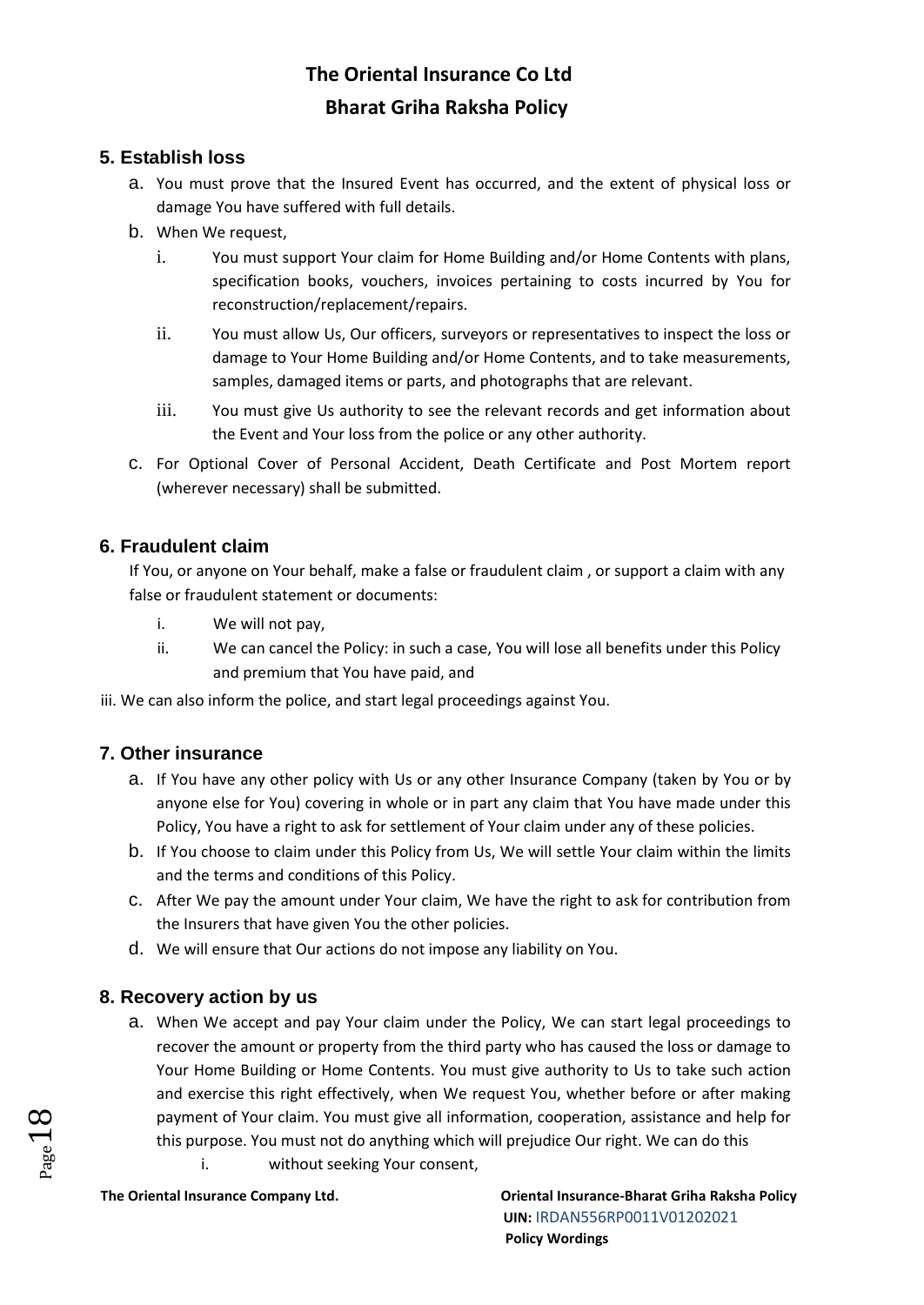- ii. in Your name, and
- iii. whether or not Your loss has been fully compensated.
- b. Any amount We recover from such person will be applied first to the costs of the legal proceedings and recovery, then to the claim amount We have paid or must pay to You. We will pay You any balance.
- c. You can start legal proceedings against any person who has caused the loss or damage only with Our prior consent, and on conditions that We will impose. You must not compromise or settle any claim against such person without Our consent. If You recover any amount from such person, You must return to Us the amount We have paid for Your claim. We can take over the conduct of legal proceedings that You have started and continue the proceedings in Your name.

### **Clause H. Changes to covers**

- a. You can choose to make changes to the covers of this Policy as may be permitted by Us, or increase or reduce any Sum Insured. You must make a proposal or request for any change. It will be effective only after We have accepted Your proposal, and You have paid the additional premium, where applicable.
- b. This Policy (including the Policy Schedule, the proposal, declarations and Endorsements) consists of the entire contract between You and Us.

#### **Clause I. Waiver of Underinsurance**

Underinsurance does not apply to the **Bharat Griha Raksha** Policy. Thus, if Your Sum Insured calculated on the basis of the information that You provided, is less than the actual value at risk, the difference will not affect the amount We pay.

#### **Clause J. Other Details**

#### **1. Notices**

- a. We will send any notice, letter or communication in writing to You at Your address mentioned in the Policy Schedule, and to Your email address that You have registered with Us.
- b. You will send any notice, letter, intimation or communication in writing to Us at Our branch office where You purchased this Policy. You can also send it at the address mentioned in the Policy Schedule.

#### **2. Nomination for this Policy**

You can nominate a person to receive the claim amount under this Policy in the event of Your death. You can make such nomination at the time You take the Policy, or later. You can also change the nomination at any time. You can make the nomination on Our nomination form available in Our office or from Our Website: www.orientalsinsurance.co.in

#### **3. Applicable law and jurisdiction**

This Policy will be subject to the laws of India, and to the jurisdiction of courts in India.

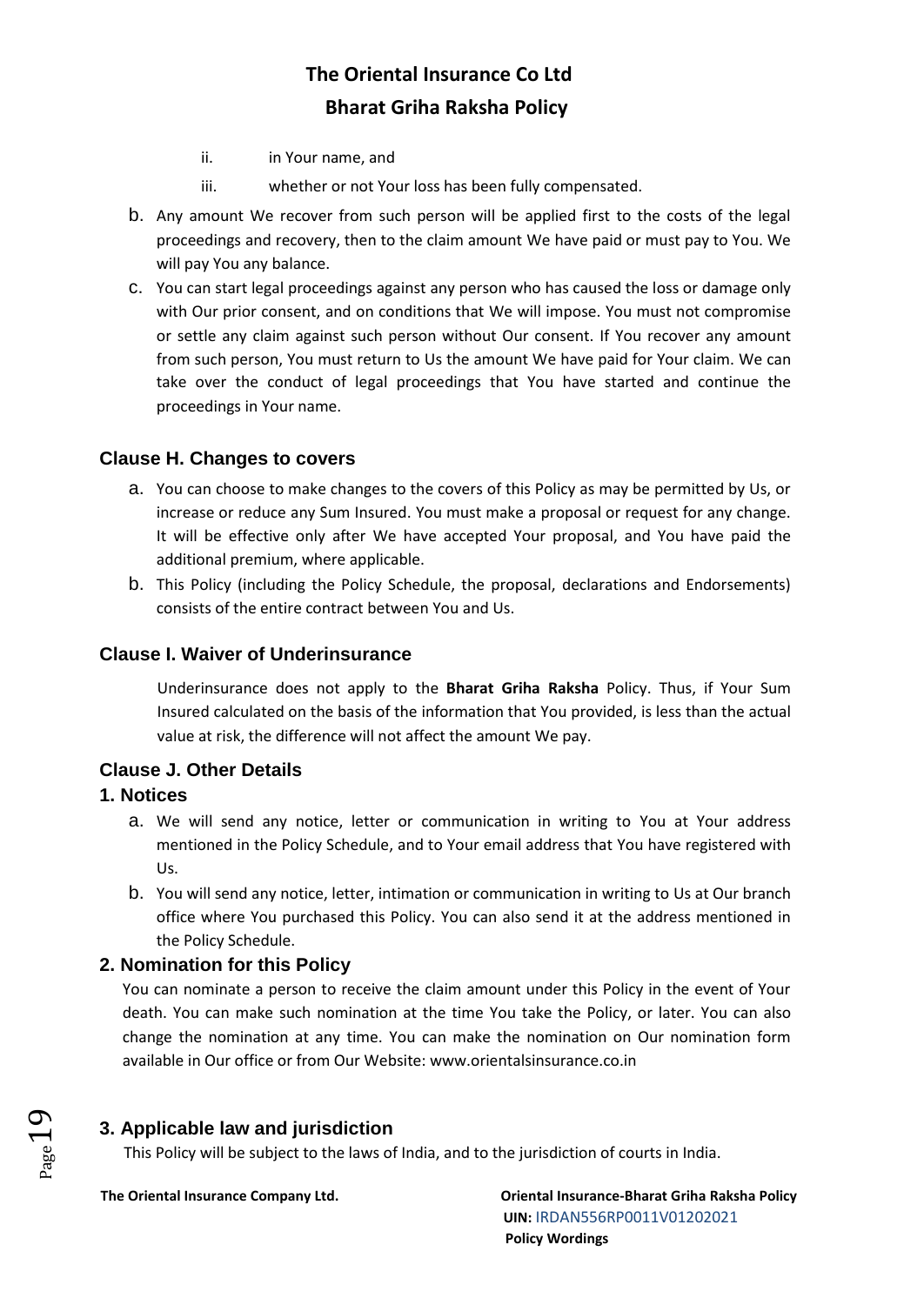#### **4. Arbitration**

If any dispute or difference arises between You and Us regarding the amount of claim to be paid under this policy (liability having been admitted by Us), such difference shall independently of all other questions, be referred to the decision of a sole arbitrator to be appointed in writing by You and Us or if You and We cannot agree upon a single arbitrator within 30 days of either of Us opting for arbitration, the same shall be referred to a panel of three arbitrators comprising of two arbitrators, one to be appointed by each of Us, to the dispute/difference and the third arbitrator to be appointed by two such arbitrators and arbitration shall be conducted under and in accordance with the provisions of the Arbitration and Conciliation Act, 1996.

#### **Clause K. Grievances**

If You have a grievance about any matter relating to the Policy, or Our decision on any matter, or the claim, You can address your grievance as follows:

#### **1. Our Grievance Redressal Officer**

You can send your grievance in writing by post or email to Our Grievance Redressal Officer at the following address:

Address is mentioned on the Policy Schedule

csd@orientalinsurance.co.in

### **2. Consumer Affairs Department of IRDAI**

- a. In case it is not resolved within 15 days or if You are unhappy with the resolution You can approach the Grievance Redressal Cell of the Consumer Affairs Department of IRDAI by calling Toll Free Number **155255 (or) 1800 4254 732** or sending an e-mail to complaints@irdai.gov.in. You can also make use of IRDAI's online portal - Integrated Grievance Management System (IGMS) by registering your complaint a[tigms.irda.gov.in.](http://igms.irda.gov.in/)
- b. You can send a letter to IRDAI with Your complaint on a Complaint Registration Form available [by clicking here.Y](http://www.policyholder.gov.in/uploads/CEDocuments/complaintform.pdf)ou must fill and send the Complaint Registration Form along with any documents by post or courier to General Manager, Insurance Regulatory and Development Authority of India (IRDAI), Consumer Affairs Department - Grievance Redressal Cell, Sy.No.115/1, Financial District, Nanakramguda, Gachibowli, Hyderabad500032.
- c. You can visit the portal [http://www.policyholder.gov.inf](http://www.policyholder.gov.in/)or more details.

#### **3. Insurance Ombudsman**

You can approach the Insurance Ombudsman depending on the nature of grievance and financial implication, if any. Information about Insurance Ombudsmen, their jurisdiction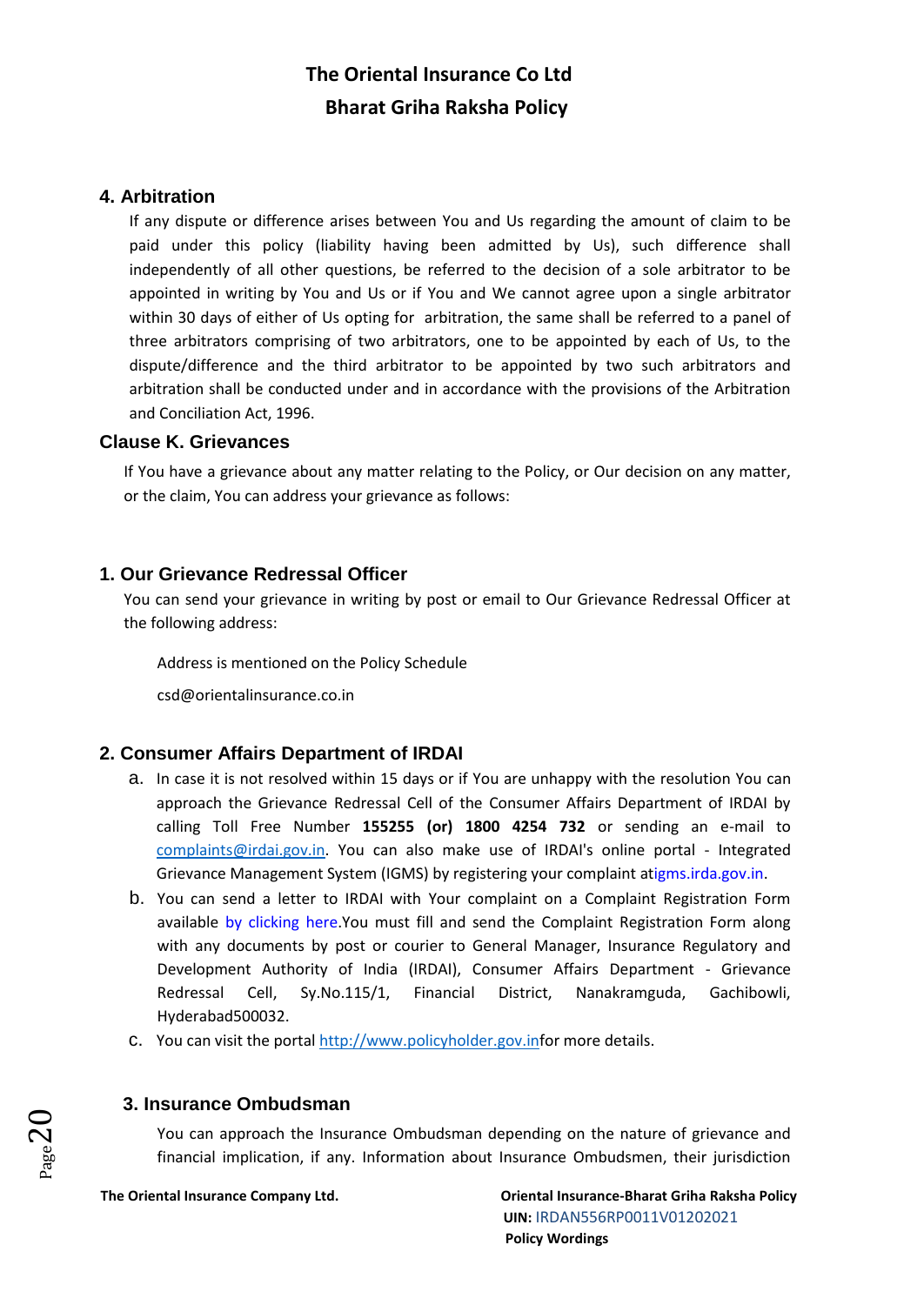and powers is available on the Website of the Insurance Regulatory and Development Authority of India (IRDAI) at [www.irdai.gov.in,](http://www.irdaindia.org/) or of the General Insurance Council at [www.generalinsurancecouncil.org.in,](http://www.generalinsurancecouncil.org.in/) the Consumer Education Website of the IRDAI at [http://www.policyholder.gov.in,](http://www.policyholder.gov.in/) or from any of Our Offices.

The contact details of the **Insurance Ombudsman** offices are as below-

| <b>Areas of Jurisdiction</b>                                                 | <b>Office of the Insurance Ombudsman</b>                                                                                                                                                                                                                                                                                   |
|------------------------------------------------------------------------------|----------------------------------------------------------------------------------------------------------------------------------------------------------------------------------------------------------------------------------------------------------------------------------------------------------------------------|
| Gujarat , UT of Dadra and<br>Nagar Haveli, Daman and Diu                     | Office<br>of the<br>Ombudsman,<br>Insurance<br>Building,<br>Prakash<br>6th<br>floor,<br>Jeevan<br>Tilak<br>Marg,<br>Relief<br>Road,<br>001.<br>Ahmedabad<br>380<br>Tel.:<br>25501201/02/05/06<br>079<br>Email: bimalokpal.ahmedabad@ecoi.co.in                                                                             |
| Karnataka                                                                    | Office of the<br>Insurance Ombudsman,<br>JeevanSoudhaBuilding, PID No. 57-27-N-19,<br>Ground Floor, 19/19, 24th Main Road, JP<br>Phase,<br>Nagar,<br>Ist<br>078.<br>Bengaluru<br>560<br>Tel:<br>080<br>26652048<br>$\sqrt{2}$<br>26652049<br>$\overline{\phantom{a}}$<br>Email: bimalokpal.bengaluru@ecoi.co.in            |
| Madhya<br>Pradesh<br>and<br>Chhattisgarh                                     | Office of the<br>Insurance<br>Ombudsman,<br>Complex,<br>JanakVihar<br>Floor,<br>2nd<br>6, Malviya<br>Nagar, Opp. Airtel<br>Office,<br>Market,<br>Near<br><b>New</b><br>462<br>003.<br><b>Bhopal</b><br>Tel.:<br>0755<br>2769201<br>2769202<br>$\sqrt{ }$<br>Fax:<br>0755<br>2769203<br>Email: bimalokpal.bhopal@ecoi.co.in |
| Odisha                                                                       | Office<br>of the<br>Insurance<br>Ombudsman,<br>62,<br>Forest<br>park,<br>Bhubneshwar<br>751<br>009.<br>Tel.:<br>0674<br>2596461<br>/2596455<br>-<br>0674<br>2596429<br>Fax:<br>Email: bimalokpal.bhubaneswar@ecoi.co.in                                                                                                    |
| Punjab, Haryana, Himachal<br>Pradesh, Jammu and Kashmir,<br>UT of Chandigarh | Office<br>the<br>Ombudsman,<br>of<br>Insurance<br>S.C.O. No. 101, 102 & 103, 2nd Floor,<br><b>Batra</b><br>Building,<br>Sector<br>17<br>D,<br>Chandigarh<br>160<br>017.<br>Tel.:<br>2706468<br>0172<br>2706196                                                                                                             |

 $Page2$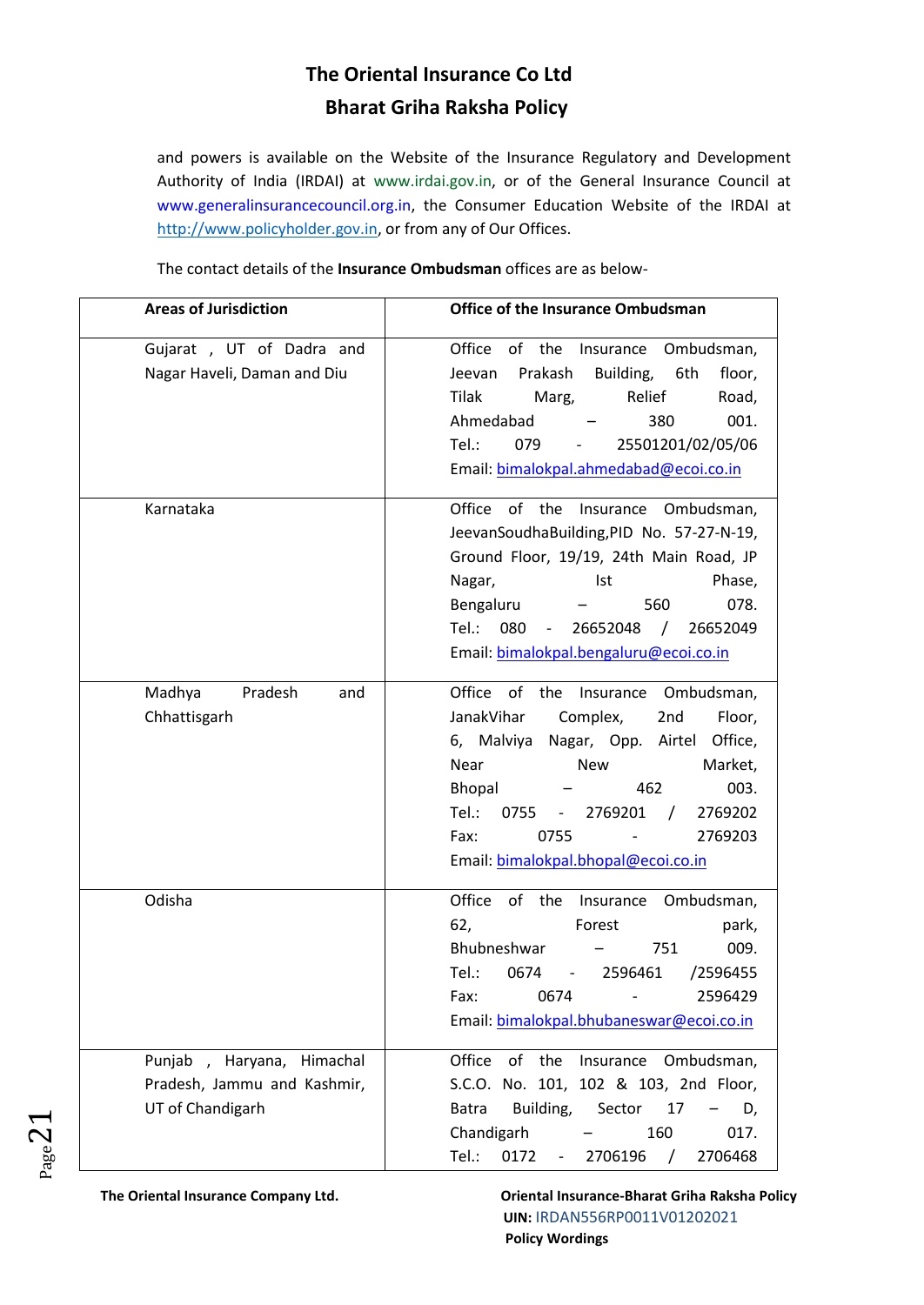|                                           | 0172<br>2708274<br>Fax:                                                       |
|-------------------------------------------|-------------------------------------------------------------------------------|
|                                           | Email: bimalokpal.chandigarh@ecoi.co.in                                       |
| Tamil Nadu,<br>UT-Pondicherry             | Office<br>of the<br>Ombudsman,<br>Insurance                                   |
| Town and Karaikal (which are              | Akhtar Court, 4th Floor, 453,<br>Fatima                                       |
| part of UT of Pondicherry)                | Salai,<br>Anna<br>Teynampet,                                                  |
|                                           | <b>CHENNAI</b><br>018.<br>600                                                 |
|                                           | Tel.:<br>044<br>24333668<br>24335284<br>$\prime$                              |
|                                           | Fax:<br>044<br>24333664                                                       |
|                                           | Email: bimalokpal.chennai@ecoi.co.in                                          |
| Delhi                                     | Office<br>of the<br>Insurance<br>Ombudsman,                                   |
|                                           | 2/2<br>Universal Insurance<br>Building,<br>A,                                 |
|                                           | Asaf<br>Ali<br>Road,                                                          |
|                                           | Delhi<br>110<br>002.<br><b>New</b>                                            |
|                                           | Tel.:<br>011<br>23232481/23213504                                             |
|                                           | Email: bimalokpal.delhi@ecoi.co.in                                            |
| Assam, Meghalaya, Manipur,                | Office of the<br>Insurance<br>Ombudsman,                                      |
| Mizoram, Arunachal Pradesh,               | JeevanNivesh,<br>5th<br>Floor,                                                |
| <b>Nagaland and Tripura</b>               | Nr. Panbazar over<br>bridge, S.S. Road,                                       |
|                                           | Guwahati<br>781001(ASSAM).                                                    |
|                                           | Tel.:<br>2632204<br>0361<br>$\sqrt{2}$<br>2602205<br>$\overline{\phantom{a}}$ |
|                                           | Email: bimalokpal.guwahati@ecoi.co.in                                         |
| Andhra Pradesh, Telangana and             | Office of the<br>Ombudsman,<br>Insurance                                      |
| $UT$ of Yanam $-$ a part of the UT        | 1st<br>"Moin<br>$6 - 2 - 46$<br>floor,<br>Court",                             |
| of Pondicherry                            | Saleem<br>Function<br>Palace,<br>Lane<br>Opp.                                 |
|                                           | C.<br>Guards,<br>Lakdi-Ka-Pool,<br>А.                                         |
|                                           | Hyderabad<br>500<br>004.                                                      |
|                                           | Tel.:<br>67504123<br>040<br>$\omega_{\rm{max}}$<br>23312122<br>$\sqrt{ }$     |
|                                           | Fax:<br>040<br>23376599                                                       |
|                                           | Email: bimalokpal.hyderabad@ecoi.co.in                                        |
| Rajasthan                                 | Office of the<br>Ombudsman,<br>Insurance                                      |
|                                           | JeevanNidhi<br>Bldg.,<br>$\mathbf{II}$<br>Gr.<br>Floor,<br>$\qquad \qquad -$  |
|                                           | Bhawani<br>Singh<br>Marg,                                                     |
|                                           | 302<br>005.<br>Jaipur                                                         |
|                                           | Tel.:<br>0141<br>2740363                                                      |
|                                           | Email: Bimalokpal.jaipur@ecoi.co.in                                           |
| of<br>Kerala<br>UT<br>(a)<br>$\mathbf{r}$ | Office<br>of the<br>Insurance<br>Ombudsman,                                   |
| Lakshadweep, $(b)$ Mahe - a               | 2nd<br>Floor,<br>Pulinat<br>Bldg.,                                            |
| part of UT of Pondicherry                 | Cochin Shipyard, M. G.<br>Opp.<br>Road,                                       |
|                                           | Ernakulam-682015.                                                             |

 $P_{{\rm age}}22$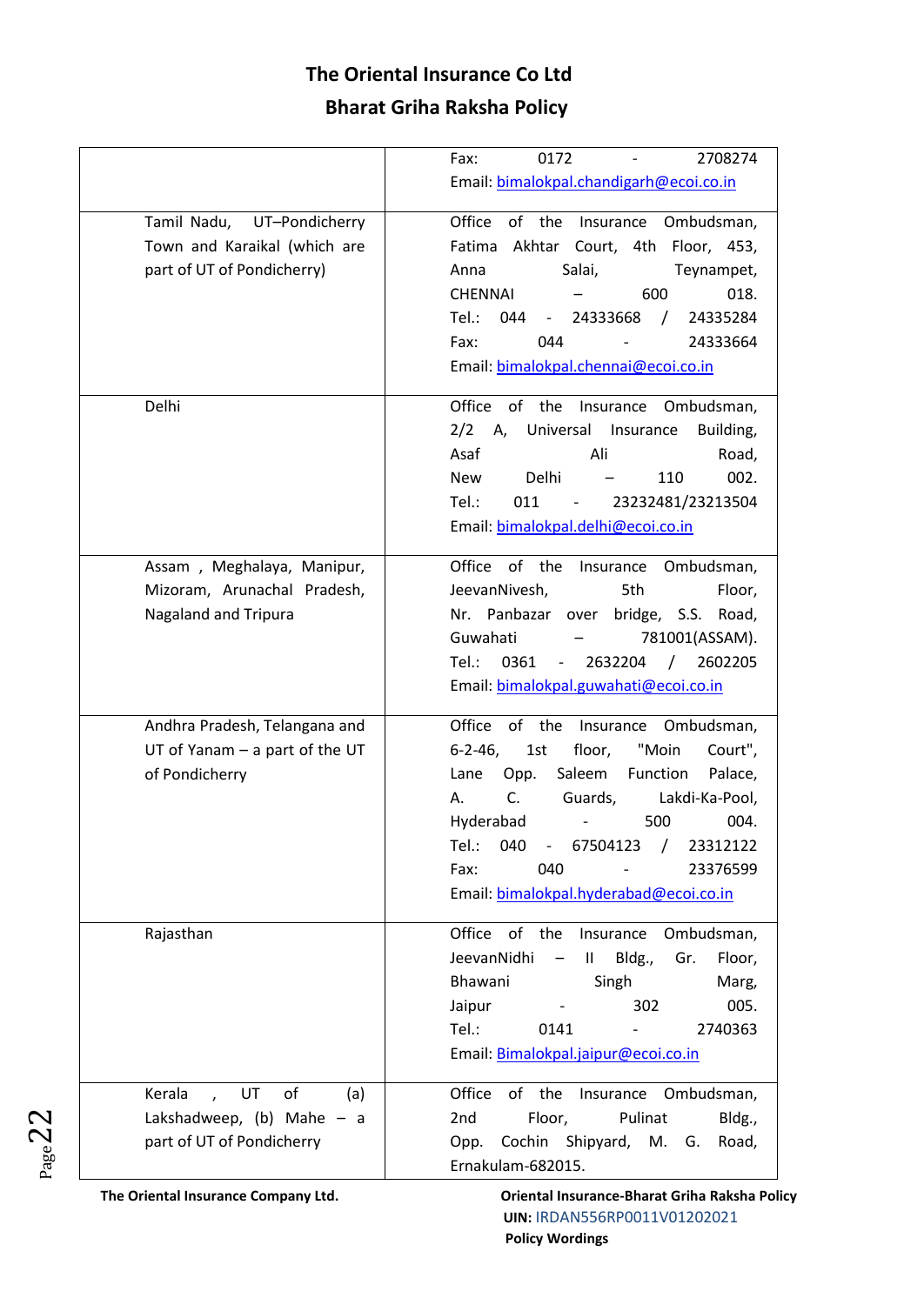|                                  | 2358759/2359338<br>Tel.:<br>0484<br>$\overline{\phantom{a}}$                   |
|----------------------------------|--------------------------------------------------------------------------------|
|                                  | Fax:<br>0484-2359336                                                           |
|                                  | Email: bimalokpal.ernakulam@ecoi.co.in                                         |
| West Bengal, UT of Andaman       | Office of<br>the<br>Insurance<br>Ombudsman,                                    |
| and Nicobar Islands, Sikkim      | Hindustan<br>Bldg.<br>Annexe,<br>4th<br>Floor,                                 |
|                                  | C.R.<br>4,<br>Avenue,                                                          |
|                                  | <b>KOLKATA</b><br>700<br>072.                                                  |
|                                  | Tel.:<br>033<br>22124339<br>22124340<br>$\sqrt{2}$<br>$\overline{\phantom{a}}$ |
|                                  | 033<br>Fax<br>22124341                                                         |
|                                  | Email: bimalokpal.kolkata@ecoi.co.in                                           |
|                                  |                                                                                |
| Districts of Uttar Pradesh :     | Office of the<br>Insurance Ombudsman,                                          |
| Jhansi,<br>Mahoba,<br>Laitpur,   | Floor,<br>6th<br>JeevanBhawan,<br>Phase-II,                                    |
| Hamirpur, Banda, Chitrakoot,     | Nawal<br>Kishore<br>Road,<br>Hazratganj,                                       |
| Allahabad,<br>Mirzapur,          | Lucknow<br>001.<br>226                                                         |
| Sonbhabdra,<br>Fatehpur,         | Tel.:<br>0522<br>2231330<br>2231331<br>$\prime$<br>$\overline{\phantom{a}}$    |
| Pratapgarh, Jaunpur, Varanasi,   | Fax:<br>0522<br>2231310                                                        |
| Gazipur,<br>Jalaun,<br>Kanpur,   | Email: bimalokpal.lucknow@ecoi.co.in                                           |
| Lucknow,<br>Unnao,<br>Sitapur,   |                                                                                |
| Lakhimpur,<br>Bahraich,          |                                                                                |
| Barabanki, Raebareli, Sravasti,  |                                                                                |
| Faizabad,<br>Gonda,<br>Amethi,   |                                                                                |
| Kaushambi, Balrampur, Basti,     |                                                                                |
| Ambedkarnagar,<br>Sultanpur,     |                                                                                |
| Maharajgang, Santkabirnagar,     |                                                                                |
| Azamgarh,<br>Kushinagar,         |                                                                                |
| Gorkhpur,<br>Deoria,<br>Mau,     |                                                                                |
| Ghazipur, Chandauli,<br>Ballia,  |                                                                                |
| Sidharathnagar.                  |                                                                                |
|                                  |                                                                                |
| Goa,                             | Office<br>of the<br>Insurance<br>Ombudsman,                                    |
| Mumbai Metropolitan Region       | 3rd<br>Floor,<br>JeevanSevaAnnexe,                                             |
| excluding Navi<br>Mumbai<br>&    | V.<br>Road,<br>S.<br>Santacruz<br>(W)                                          |
| Thane                            | Mumbai<br>400<br>054.                                                          |
|                                  | Tel.:<br>022<br>26106552<br>26106960<br>$\sqrt{2}$<br>$\overline{\phantom{a}}$ |
|                                  | Fax:<br>022<br>26106052                                                        |
|                                  | Email: bimalokpal.mumbai@ecoi.co.in                                            |
| State of Uttaranchal and the     | Office of the<br>Insurance Ombudsman,                                          |
| following<br>Districts of Uttar  | Palace<br>BhagwanSahai                                                         |
| Pradesh:                         | 4th<br>Floor,<br>Main<br>Road,                                                 |
| Agra, Aligarh, Bagpat, Bareilly, | Bans,<br>Sector<br>15,<br>Naya                                                 |
| Bijnor, Budaun, Bulandshehar,    | Distt:<br>GautamBuddh<br>Nagar,                                                |